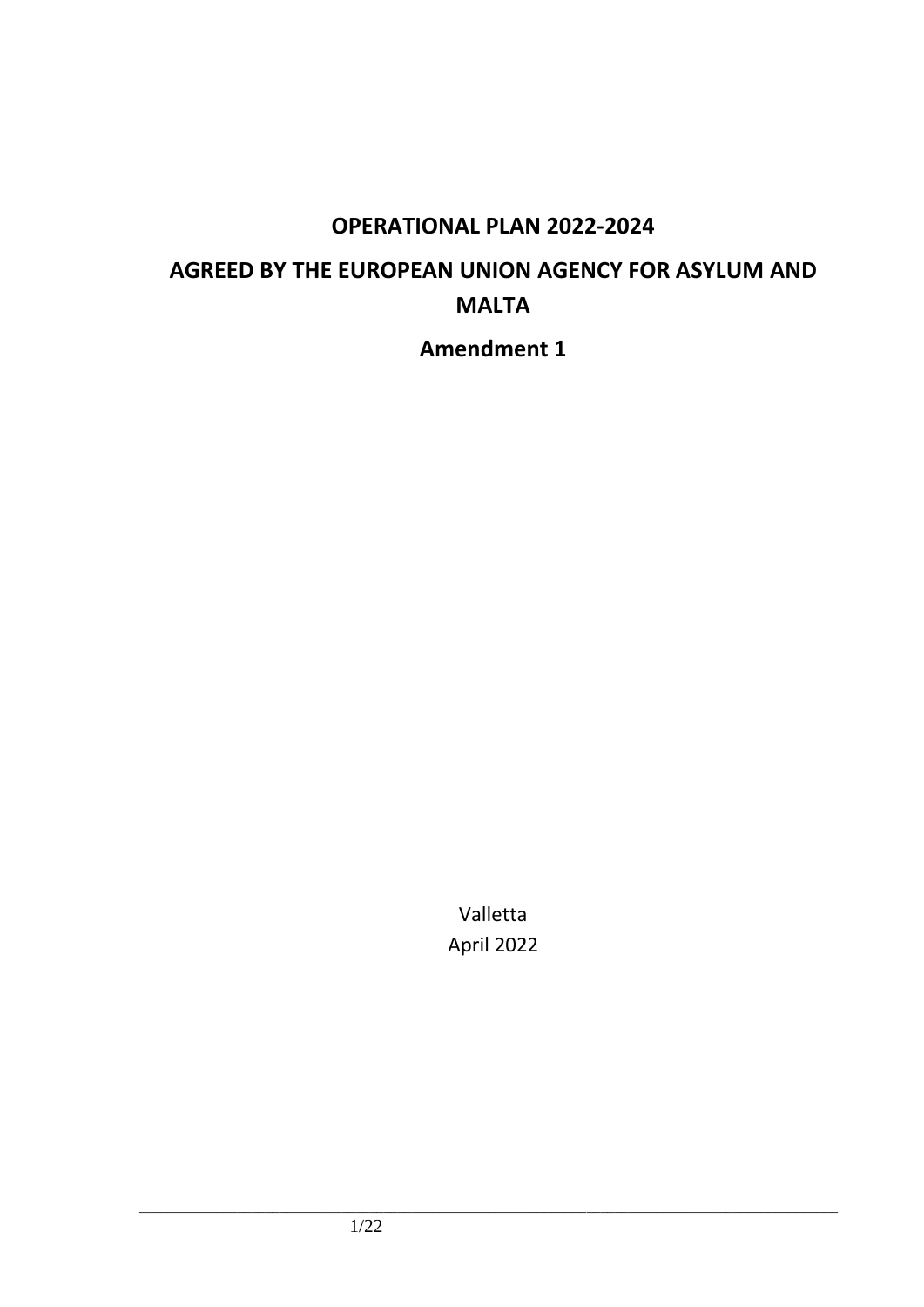The Executive Director of the European Union Agency for Asylum (hereinafter 'EUAA' or the 'Agency')

and

The Permanent Secretary of the Ministry for Home Affairs, Security, Reforms and Equality of the Republic of Malta (hereinafter 'Member State'),

Having regard to Regulation (EU) No 2021/2303 of the European Parliament and of the Council of 15 December 2021 on the European Union Agency for Asylum and repealing Regulation (EU) No 439/2010<sup>1</sup> (hereinafter referred to as 'EUAA Regulation'), and in particular Article 1, Article 2, Article 3, Articles 16 to 20 and Articles 23 to 28 thereof,

Having regard to the Operational Plan 2022-2024 of 16 December 2021, agreed between the European Asylum Support Office and Malta, with an implementation period between 1 January 2022 and 31 December 2024.

Considering the changes in the operational context in light of the invasion of Ukraine launched by Russian armed forces as well as the adoption of the Council Implementing Decision (EU) 2022/382 of 4 March 2022 establishing the existence of a mass influx of displaced persons from Ukraine within the meaning of Article 5 of Directive 2001/55/EC, and having the effect of introducing temporary protection,

Hereby agree on the present Amendment 1 of the Operational Plan (hereinafter 'the Plan') for the provision of technical and operational assistance by EUAA to Malta.

The present Amendment 1 supersedes the Operating Plan 2022-2024 of 16 December 2021 and is binding in its entirety, including annexes.

The Plan enters into force on the date after it has been signed by both Parties.

EUAA shall share a copy of the Plan with the Members of the EUAA Management Board for information. The Plan will be made publicly available on the EUAA website.

Valletta 29 April 2022

Executive Director of the European Union Agency for Asylum

Permanent Secretary of the Ministry for Home Affairs, Security, Reforms and Equality of the Republic of Malta

Nina Gregori **Emanuel Psaila** 

<sup>&</sup>lt;sup>1</sup> Regulation (EU) No 439/2010 of the European Parliament and of the Council of 19 May 2010 establishing a European Asylum Support Office.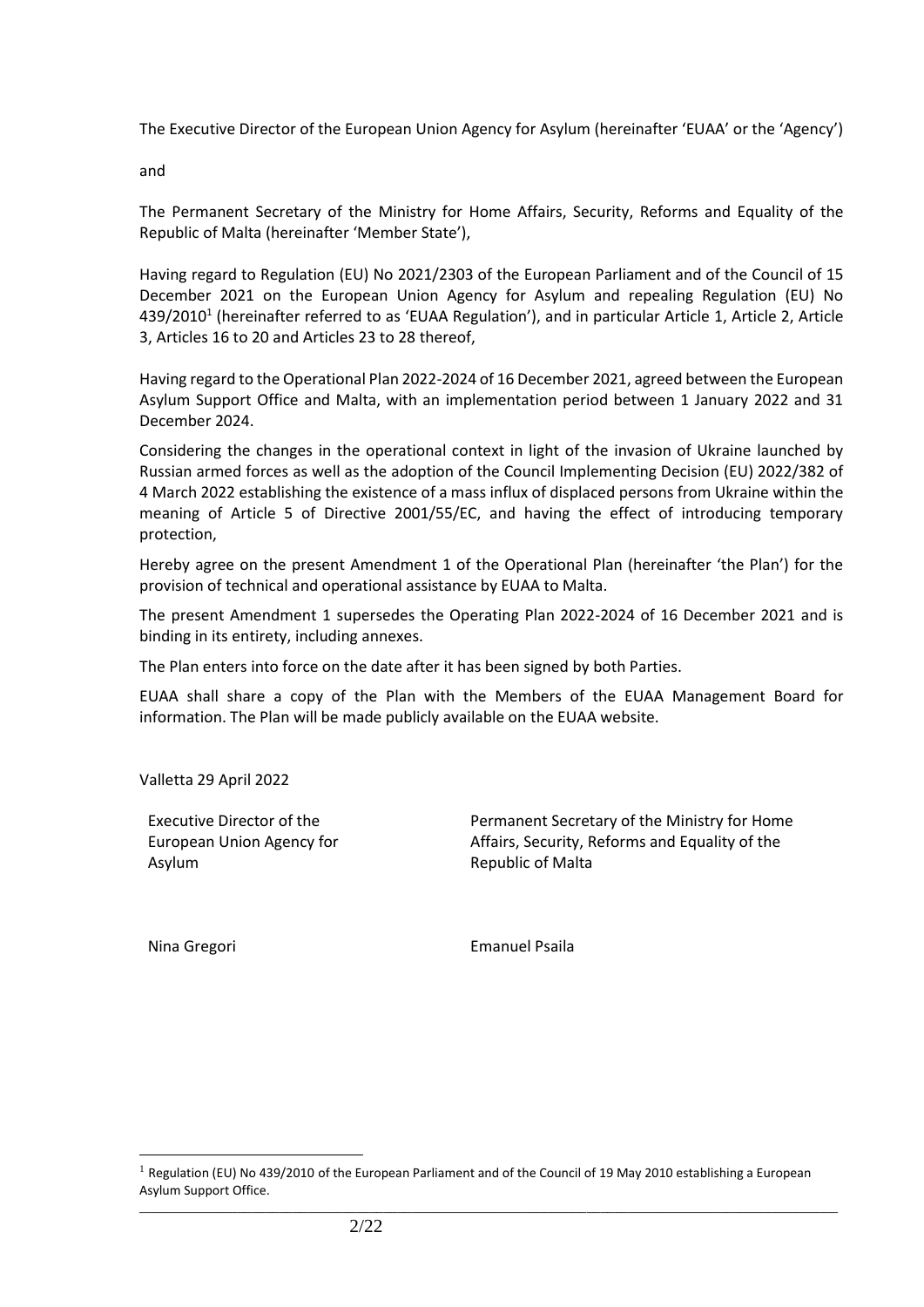# **1.0. INTRODUCTION**

An Operational Plan addresses the specific needs of the requesting Member State(s) with regard to:

- operational and technical needs of the Member State(s) whose asylum and/or reception systems are subject to disproportionate pressure;
- operational and technical reinforcement needs of the Member State(s) facing disproportionate migratory challenges;
- the implementation of its(their) obligations under the Common European Asylum System (CEAS).

The Plan provides the framework for delivery of technical and operational assistance by the European Union Agency for Asylum, including the deployment of asylum support teams.

# **2.0. OPERATIONAL SITUATION, NEEDS ASSESSMENT AND OBJECTIVES**

Between January and June 2021, some 780 applications were lodged or 18% fewer than over the same period last year. Although in previous years in Malta the scale of irregular migration had a direct and major effect on the volume of persons seeking international protection, in the first half of 2021 detections of illegal border-crossing were much lower and did not appear to affect asylum applications lodged. For the countries of origin most commonly associated to irregular migration to Malta, the ratio of applications lodged to illegal border-crossing detections between January and June 2021 was very high in particular for Sudan (209 %) and especially Somalia (5,150 %).

Decisions at first instance issued during the first half of 2021, combined with otherwise closed cases and withdrawn applications, remained well above the inflow of applications, which led to the reduction of the backlog observed starting from January 2021. Between January and June 2021, for instance, there were some 780 applications lodged, while 474 first instance decisions were issued, in addition to 881 discontinuations and 312 closed cases.

In the 881 applications reported as withdrawn in the first six months of 2021, nationals from Sudan, Eritrea and Côte d'Ivoire featured most prominently. Worth noting is that 95% of those were implicitly withdrawn applications.

At the end of June 2021, some 3,500 cases were awaiting a first-instance decision, while 4,200 cases were reported as pending at all instances. The higher outflow in 2021 reversed the backlog increase of late 2020, reaching the springtime levels of the year before. The top 5 nationalities in terms of pending cases at first instance coincided to a large extent with those lodging applications (Sudan 24%, Syria 10%, Eritrea 9%, Somalia 8%, and Libya 7%). Despite decreasing caseload, these five nationalities still accounted for more than half of all pending cases (58%).

While decreasing in volume, the age of the backlog continued to grow in 2021, with every four out of five cases (82%) at first instance pending for 6 months or more. The nationalities among those having at least 100 pending cases at the end of June 2021 and associated with the highest proportions of older cases were Mali (95%), Côte d'Ivoire (91%) and Nigeria (90%).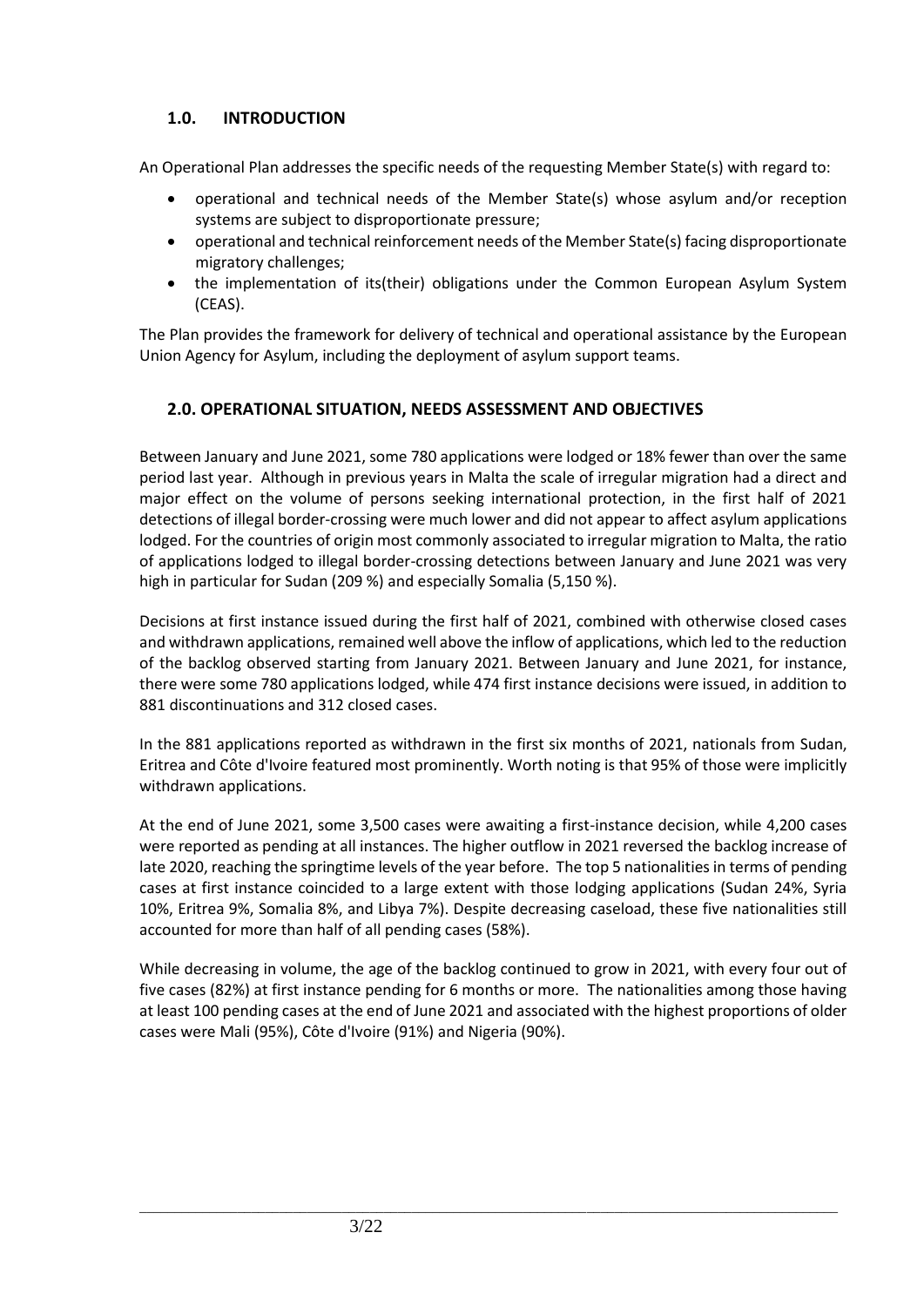On 24 February 2022, the Russian invasion of Ukraine led to a nationwide humanitarian emergency. The resulting influx of refugees to the European Union led to Council Implementing Decision (EU) 2022/382 of 4 March 2022, where Art.3 par.2 stipulates that the EUAA should provide operational support to Member States that have requested assistance to help them cope with the situation, including for the purposes of applying the aforementioned Decision.

Following the events of the conflict, the Maltese authorities requested support from EUAA on 18th March 2022, with personnel and services to support the implementation of the Temporary Protection Directive in Malta, via a letter addressed to the Executive Director of the EUAA.

Based on the above and following consultations with various stakeholders, including the expressed continued need for operational and technical assistance by the relevant authorities, the EUAA and the Maltese authorities have identified the following needs to be addressed in the period 2022-2024:

- To improve the access to the asylum procedure in Malta and increase the capacity of the Maltese authorities to manage the asylum backlog at first instance determination.
- To increase the capacity of the Maltese authorities to identify, prioritise and support applicants residing in reception centres.
- To increase the capacity of the Maltese authorities to manage the implementation of the Temporary Protection Directive.

In accordance with the operational situation and needs assessment described herewith, as well as with the priorities identified in Malta's AMIF National Programme in relation to the strengthening of its asylum system, the Parties agree to pursue the achievement of the following operational objectives and results:

- **Expected Outcome 1:** Enhanced capacity of the Maltese Authorities to ensure swift access to international protection procedure and reduce the backlog at first instance
- **Expected Outcome 2:** Enhanced capacity of the Agency for Welfare of Asylum Seekers (AWAS) in identifying, prioritising, and supporting asylum applicants residing in Malta
- **Expected Outcome 3:** Enhanced capacity of the Maltese authorities to effectively implement the Temporary Protection Directive

In addition to the three priority areas described above, the EUAA will also offer support on a certain number of cross-cutting areas such as information provision, interpretation, training, IT related projects, logistics, activities related to the relocation of applicants or beneficiaries of international protection and establishing new cooperation avenues.

The agreed outcomes shall be achieved through the implementation of the measures specified in Annex I to the Plan.

Building on the progress achieved through the operational and technical assistance provided in the framework of the Operating Plan and support measures implemented since 2019, and assuming that the number of arrivals will remain at similar levels as in 2021, the EUAA foresees, upon successful implementation of the measures foreseen in 2022, it may initiate, in cooperation with the Maltese authorities, a phasing out exercise from specific support areas (such as decreasing direct support to asylum processing) towards the end of 2022. Depending on the particular situation and upon further assessment of needs, this exercise may carry over into Q1 2023 and will be executed in direct coordination and in agreement with the Maltese counterparts in the relevant areas of support.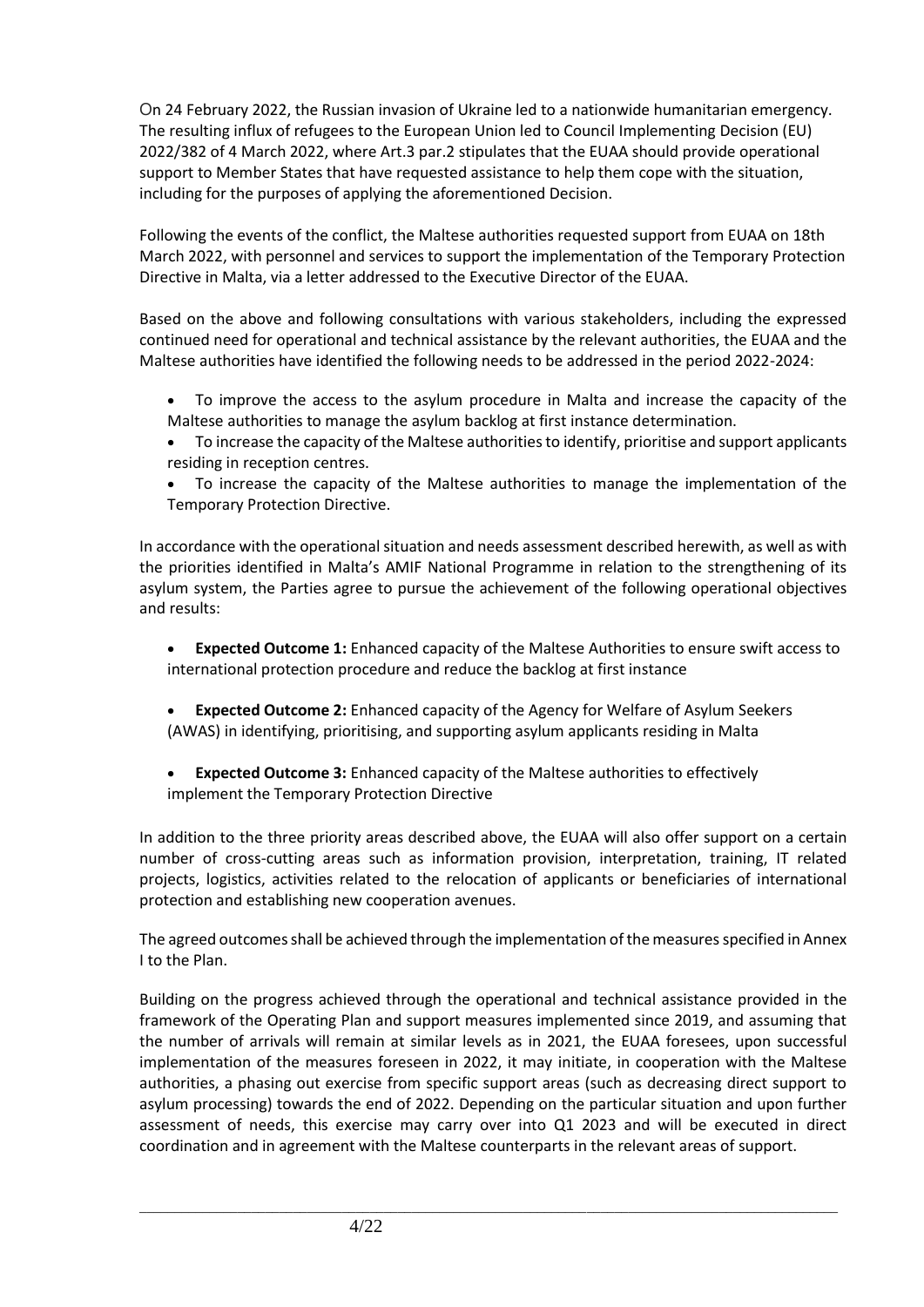The designated Plan Coordinator(s), with the support of the Measure Coordinator(s) where relevant, shall follow up the implementation of the Plan through mechanisms and tools deemed appropriate by the implementing Parties, such as a joint quarterly steering committee or other.

The agreed measures may be subject to annual and/or *ad-hoc* reviews as necessary to ensure their continued relevance and added value.

## **3.0. MAIN NATIONAL PARTNERS**

The host Member State's main partners involved in the implementation of this Plan are the following:

| Organisation                                                       | <b>Responsibilities</b>                                                                      |
|--------------------------------------------------------------------|----------------------------------------------------------------------------------------------|
| Ministry for Home Affairs,<br>Security, Reforms<br>and<br>Equality | Migration management.                                                                        |
| International<br>Protection<br>Agency (IPA)                        | Access to and first instance international protection determination<br>procedure.            |
| Agency for the Welfare of<br>Asylum Seekers (AWAS)                 | Management of the reception system and services related to the<br>welfare of asylum seekers. |
| The Principal<br>Immigration<br>Officer, Police                    | Authority responsible for issuing detention decisions.                                       |
| Detention Services (DS)                                            | Management of the closed reception facilities in Safi and Hal Far<br>Barracks.               |

# **4.0 MONITORING AND EVALUATION FRAMEWORK**

EUAA is implementing a structured Monitoring and Evaluation methodology allowing evidence-based measurement of progress, corrective action-taking and reflective reviews.

In terms of monitoring, EUAA is making use of a number of tools developed in order to collect input from the implementation of the Plan and to guarantee feedback in real time.

Results from the monitoring activities shall be reported through mechanisms deemed appropriate by the implementing Parties, such as steering meetings or other.

Periodic or mid-term and final (ex-post) evaluations<sup>2</sup> can be carried out in order to take stock of lessons learned and good practices. The evaluation(s) will be conducted in line with EUAA's Evaluation Framework, which is based on the European Commission's Better Regulation methodological guidelines for evaluations. They may be performed externally through engagement of evaluation specialist(s), internally by Agency staff, or a hybrid approach.

In order to ensure completeness of evaluations and to take into account the views and feedback from the Parties involved, senior and other key persons from the National Authorities of the host Member State may be invited to interviews with the evaluators or to provide feedback by alternative means. The National Authorities shall commit to supporting the evaluation process and participating in such engagements with evaluators by mutually agreed appointments.

An evaluation report on the results of the operational and technical measures shall be submitted to the Management Board on conclusion of an evaluation. The report on the final (ex post) evaluation will be due within 60 days from the end of the provision of operational and technical measures. For

\_\_\_\_\_\_\_\_\_\_\_\_\_\_\_\_\_\_\_\_\_\_\_\_\_\_\_\_\_\_\_\_\_\_\_\_\_\_\_\_\_\_\_\_\_\_\_\_\_\_\_\_\_\_\_\_\_\_\_\_\_\_\_\_\_\_\_\_\_\_\_\_\_\_\_\_\_\_\_\_\_\_\_\_\_\_\_\_\_\_\_\_\_\_\_\_\_\_\_\_ <sup>2</sup> Article 16(4) and Article 18(2)(k) EUAA Regulation.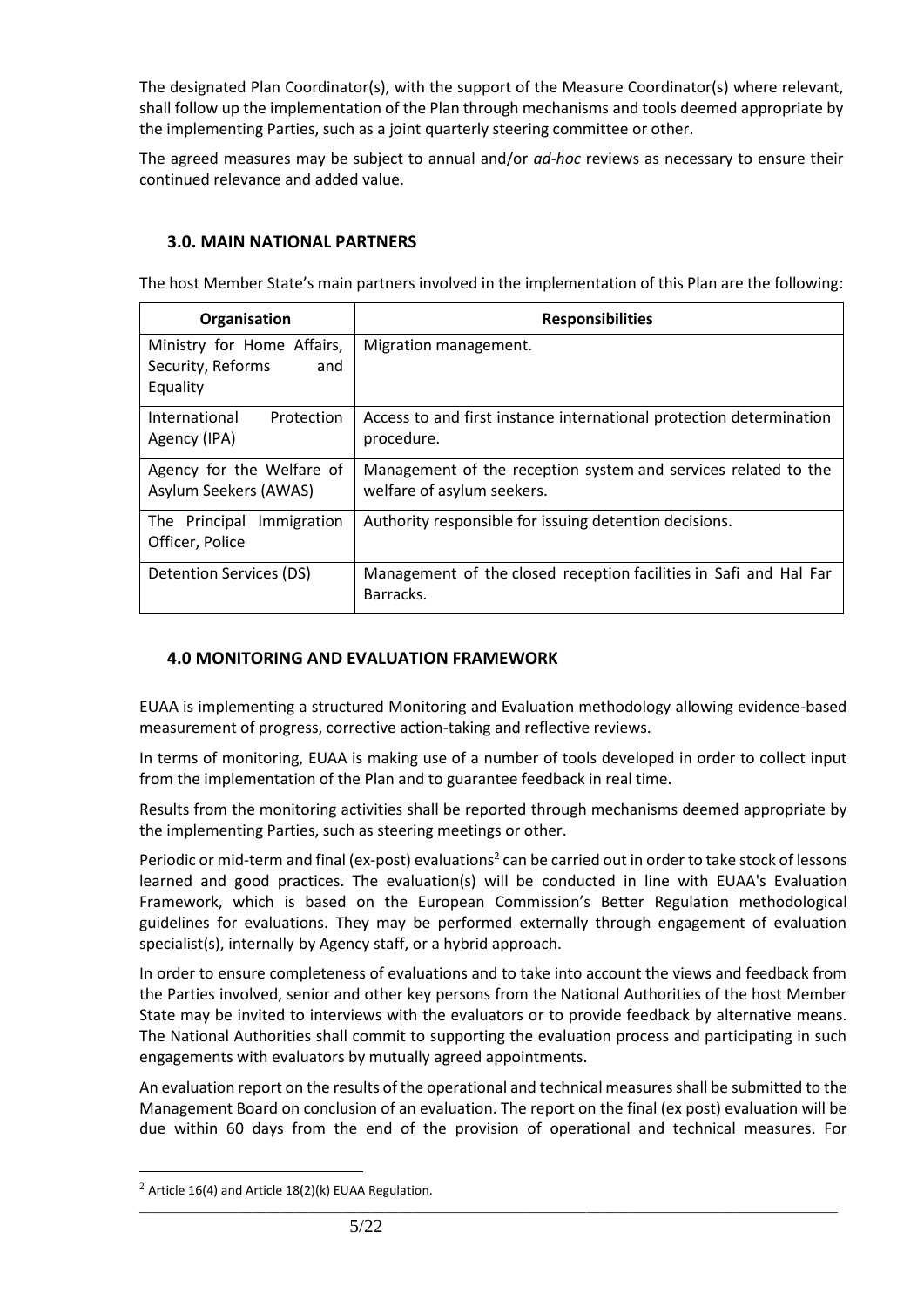transparency and accountability purposes, evaluation report(s) may, following consultation with the host Member State, be made publicly available on the Agency's website after internal checks have been made to ensure compliance with the applicable provisions in Regulation (EU) No 2018/1725<sup>3</sup> and Regulation (EC) No 1049/2001<sup>4</sup>.

Other monitoring and evaluation deliverables, as applicable, shall be shared with the host Member State and communicated to the EUAA governance structure (e.g. Management Board members and National Contact Points) where relevant.

## **5.0 LEGAL FRAMEWORK**

## **5.1 General legal basis for the Plan**

In accordance with Article 1 of the EUAA Regulation, the Agency shall contribute to ensuring the efficient and uniform application of Union law on asylum in the Member States in a manner that fully respects fundamental rights. The Agency shall facilitate and support the activities of the Member States in the implementation of the Common European Asylum System (CEAS), including by enabling convergence in the assessment of applications for international protection across the Union and by coordinating and strengthening practical cooperation and information exchange. The Agency, shall improve the functioning of the CEAS, including through the monitoring mechanism and by providing operational and technical assistance to Member States, in particular where their asylum and reception systems are under disproportionate pressure.

Article 2 of the EUAA Regulation specifies the tasks the Agency is entrusted to perform, while in accordance with Article 3 thereof, each Member State shall appoint at least one national contact point for communication with the Agency on matters relating to the tasks referred to in Article 2.

The Agency shall provide operational and technical assistance to a Member State in accordance with the provisions of Chapter 6 of the EUAA Regulation.

# **5.2. Legal framework applicable to the Plan**

EUAA activities performed in the context of the operational and technical assistance as identified in this Plan are in principle governed by EU law, complemented, where appropriate, by the national law of the host Member State. This includes, inter-alia, the safety and security of persons and assets participating in those EUAA activities.

## **5.3. Lawfulness and Respect for Fundamental Rights**

This Plan shall be implemented by the Parties in full compliance with the applicable law, and with full respects to human dignity. This includes, inter alia, the Charter of Fundamental Rights of the European Union, as well as the Convention Relating to the Status of refuges of 1951.

Any person contributing to EUAA operational support activities and taking part in the implementation of the Plan shall respect the applicable International law, European Union law and the national law of

<sup>3</sup> Regulation (EU) 2018/1725 of the European Parliament and of the Council of 23 October 2018 on the protection of natural persons with regard to the processing of personal data by the Union institutions, bodies, offices and agencies and on the free movement of such data, and repealing Regulation (EC) No 45/2001 and Decision No 1247/2002/EC, (OJ L 295, 21.11.2018, p. 39).

\_\_\_\_\_\_\_\_\_\_\_\_\_\_\_\_\_\_\_\_\_\_\_\_\_\_\_\_\_\_\_\_\_\_\_\_\_\_\_\_\_\_\_\_\_\_\_\_\_\_\_\_\_\_\_\_\_\_\_\_\_\_\_\_\_\_\_\_\_\_\_\_\_\_\_\_\_\_\_\_\_\_\_\_\_\_\_\_\_\_\_\_\_\_\_\_\_\_\_\_ <sup>4</sup> Regulation (EC) No 1049/2001 of the European Parliament and of the Council of 30 May 2001 regarding public access to European Parliament, Council and Commission documents, (OJ L 145, 31.05.2001, p. 43).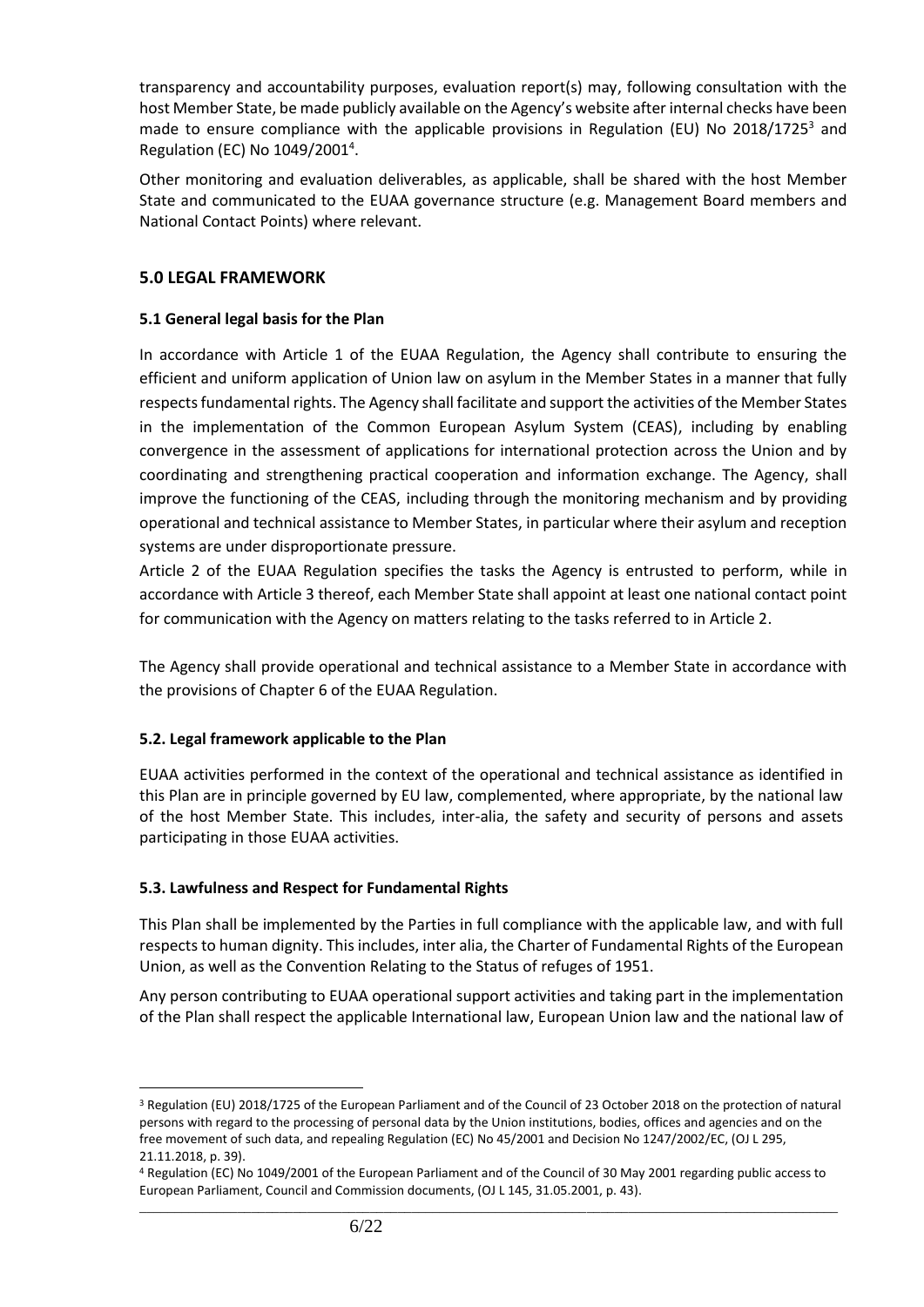the host Member State. They shall maintain the highest standards of integrity and ethical conduct, professionalism, respect and promotion of fundamental rights and international protection.

They are to act responsibly and proportionally to the agreed objectives. Whilst carrying out supporting functions, all personnel must not discriminate persons on grounds of sex, race, religion, ethnic origin, age or sexual orientation. All persons are expected to treat every person with courtesy, respect and due consideration for the nature of any legitimate activity in which they are engaged. To perform their duties properly, they shall serve the public interest and refrain from any activities which could undermine or compromise their independence and the appropriate performance of their duties.

During the implementation of this Plan, all personnel must apply a zero-tolerance attitude with respect to the infringement of fundamental human rights.

This obligation is particularly important when dealing with persons who are in need of international protection. To that end, participants in EUAA operational support under this Plan shall comply and act in accordance with the 'EUAA Code of Conduct for persons participating in EUAA operational support activities'. Participants in operational support activities will be requested to sign a declaration on compliance with the EUAA Code of Conduct.

Participants in EUAA's operational activities<sup>5</sup> who have reason to believe that a violation of the EUAA Code of Conduct has occurred or is about to occur, are obliged to report the matter to the Executive Director of EUAA and to the host Member State Coordinator for the Plan via the appropriate channel: [complaints\\_operations@euaa.europa.eu.](mailto:complaints_operations@euaa.europa.eu) Such an incident is to be reported using the **Incident Report Form (Annex II)**.

Pursuant to Article 49 of the EUAA Regulation, a Fundamental Rights Officer appointed by the Management Board shall be responsible for ensuring the Agency's compliance with fundamental rights in the context of its activities and promoting the respect of fundamental rights by the Agency. The Fundamental Rights Officer shall, *inter alia,* provide observations to the detailed evaluation reports, and be in charge of implementing the complaints mechanism of the EUAA<sup>6</sup>.

Under the complaints mechanism set up by the Agency<sup>7</sup>, Any person who is directly affected by the actions of experts in the asylum support teams, and who considers that his or her fundamental rights have been breached due to those actions, or any party representing such a person, may submit a complaint in writing to the Agency.

 $^5$  The 'participants in EUAA's operational activities' are to be construed as persons deployed to asylum support teams ('AST') referred to in Section 6.3. of the Plan.

<sup>6</sup> As soon as it is established in the EUAA.

\_\_\_\_\_\_\_\_\_\_\_\_\_\_\_\_\_\_\_\_\_\_\_\_\_\_\_\_\_\_\_\_\_\_\_\_\_\_\_\_\_\_\_\_\_\_\_\_\_\_\_\_\_\_\_\_\_\_\_\_\_\_\_\_\_\_\_\_\_\_\_\_\_\_\_\_\_\_\_\_\_\_\_\_\_\_\_\_\_\_\_\_\_\_\_\_\_\_\_\_ <sup>7</sup> As soon as it is established in the EUAA.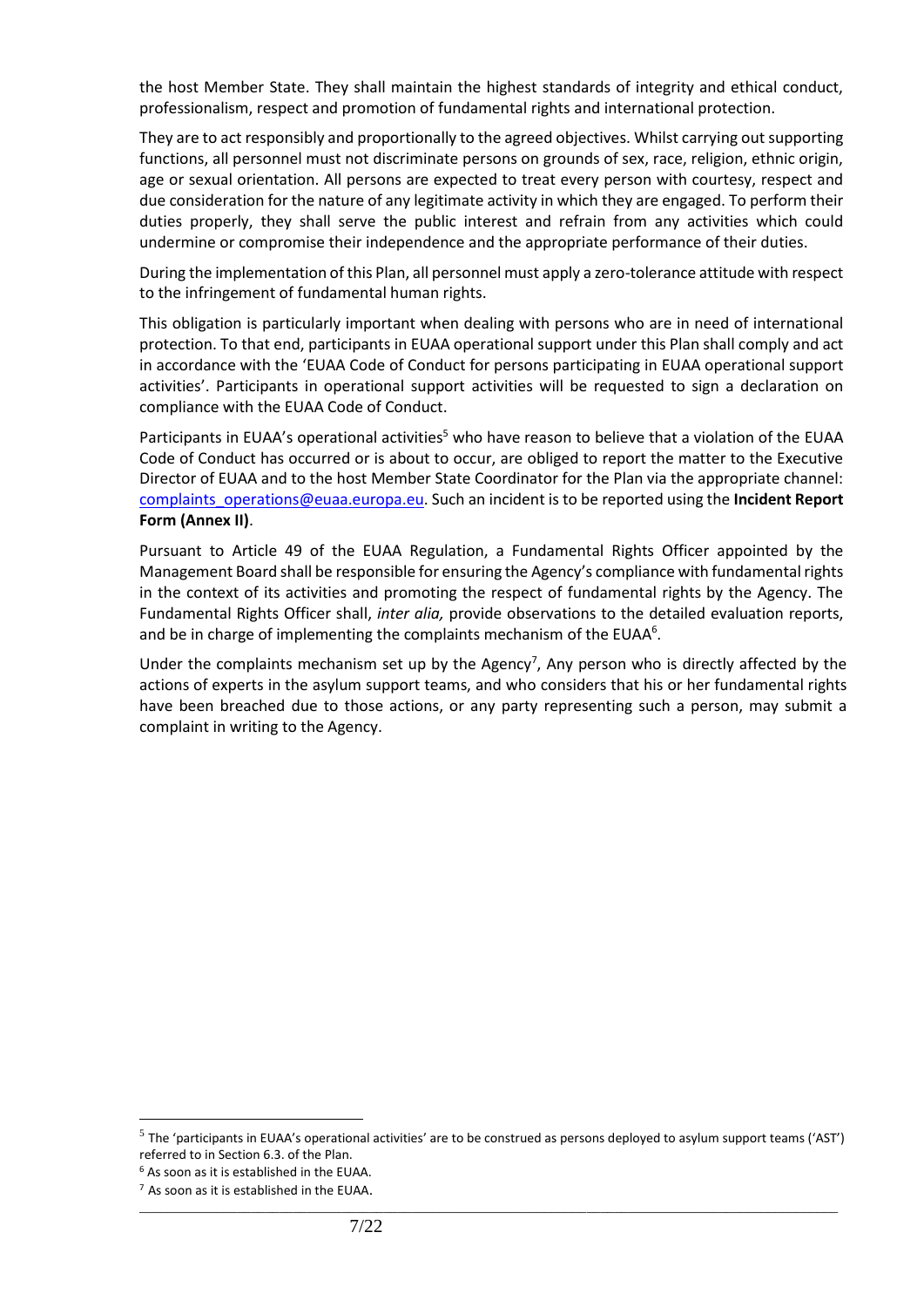## **5.4. Confidentiality, Public Access to Documents and Data Protection, Intellectual property rights**

Without prejudice to the right of access to documents, as laid down in Regulation (EC) No 1049/2001<sup>8</sup> and the EUAA implementing rules on access to documents<sup>9</sup>, all versions of this document shall be made available to the competent authorities in each EU Member State, as well as the associate countries, Iceland, Liechtenstein, Norway and Switzerland.

EUAA and the host Member State shall consult each other on any requests for public access to documents relating to this Plan and treat such requests in accordance with Regulation (EC) 1049/2001 or the respective national law, whichever is applicable.

Personal data will be processed in accordance with Regulation (EC) 2018/1725 of the European Parliament and of the Council of 23 October 2018 on the protection of natural persons with regard to the processing of personal data by the Union institutions, bodies, offices and agencies and on the free movement of such data. The current Plan also takes into account the General Data Protection Regulation as updated in May 2018<sup>10</sup> with a Corrigendum to the 2016/679 Regulation on the protection of natural persons with regard to the processing of personal data and on the free movement of such data, and repealing Directive 95/46/EC (Data Protection Directive), which is applicable to stakeholders at national level.

Whenever personal data is processed by EUAA within the activities agreed in the current Plan, EUAA will act as data processor on behalf of the competent authorities of the host Member State, following the applicable EU and national laws and regulations, as well as the instructions received from the Host Member State as the data controller.

In order to perform their tasks in accordance with this Plan, participants to activities under this Plan are only allowed to access the databases mentioned below, under section 6.

EUAA will implement the necessary technical and organisational measures to ensure the security and confidentiality of the personal data it processes taking into account possible additional instructions received from the host Member State. This is to prevent any unauthorised disclosure of or access to this information.

The host Member State agrees that any personal data obtained in the course of the implementation of the Plan and by any EUAA personnel working on behalf of the Member State authorities can be processed in the EUAA IT systems, including cloud-based systems, exclusively under the instructions of the Member State and until an alternative system exists that can substitute the processing system used by EUAA.

The host Member State also agrees to indicate a contact point in view of its role as a data controller for any data processed by EUAA on behalf of the national authorities of the host Member State.

All rights in any writings or other work produced by members of asylum support teams shall be the property of EUAA and/or the European Union, where such writings or work relate to activities undertaken in the context of the Plan. EUAA and/or the European Union acquires irrevocably ownership of the results and of all intellectual property rights, such as copyright, and industrial property rights, on the materials produced specifically for EUAA under the Plan and incorporated in such works, without prejudice, however, to the specific rules concerning pre-existing rights on preexisting materials or other detailed rules contained in the relevant Framework Contracts concluded by EUAA for purposes related to the implementation of this Plan. Selected deliverables developed under this Plan may be published.

<sup>8</sup> Regulation (EC) 1049/2001 of the European Parliament and of the Council of 30 May 2001, regarding public access to European Parliament, Council and Commission documents

<sup>9</sup> Decision No. 6 of the Management Board of EASO of 20 September 2011 laying down practical arrangements regarding public access to the documents of EASO

<sup>10</sup> Corrigendum, OJ L 127, 23.5.2018, p. 2 ((EU) 2016/679)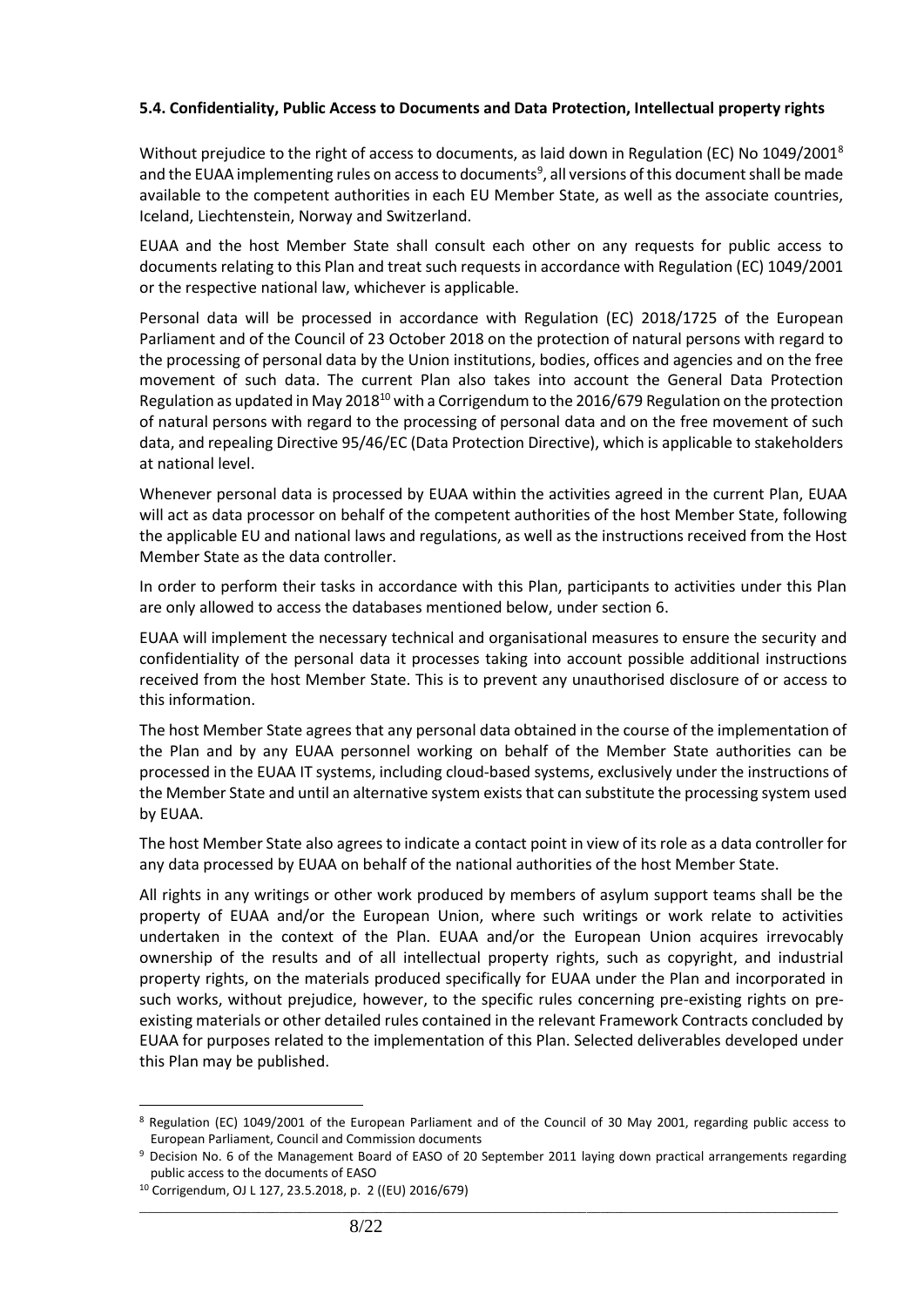# **5.5. Civil and criminal liability of members of the Asylum Support Team**

Articles 26 and 27 of the EUAA Regulation will be applicable to the members of the asylum support teams deployed in the host Member State.

## **5.6. Non-substantial changes during implementation**

The Plan aims to provide effective and flexible support to the identified needs of the host Member State. Therefore, the foreseen activities will be implemented in consideration of the changing circumstances which may occur in the international protection and reception systems in the Member States or on the ground, as well as in the context of the availability of financial resources and experts.

The implementation of measures and delivery of technical and operational assistance foreseen in the Plan may be subject to non-substantial changes that may be accommodated within the objectives of a measure, so long as they do not affect the overall EUAA budget, do not require an amendment to or adaptation of the Plan, and that the host Member State is timely informed in writing.

Changes required to the agreed Input(s) and Output(s) in the framework of the Plan shall as a general rule be considered non-substantial, unless such changes require significant additional resources which cannot be accommodated within the overall EUAA budget, as well as when they impact on and/or require an amendment of the agreed Outcome(s).

## **5.7. Amendments to the Plan**

Any changes that prove to require an amendment to or adaptation of the Plan, shall be agreed in writing between the Executive Director of EUAA and the host Member State, after consulting the participating Member States, where necessary, in line with Article 18(5) of the EUAA Regulation.

Changes to outcome(s) specified in Section 2.0. shall as a general rule be considered substantial changes and will be subject to an amendment.

## **5.8. Suspension of measures and/or the Plan implementation**

In accordance with Article 18(6)(c) of the EUAA Regulation, the Executive Director shall, after informing the host Member State, suspend or terminate, in whole or in part, the deployment of the asylum support teams if the conditions to carry out the operational and technical measures are no longer fulfilled or if the Plan is not respected by the host Member State or if, after consulting the Fundamental Rights Officer of the EUAA, it considers that there are breaches of fundamental rights or international protection obligations by the host Member State that are of a serious nature or are likely to persist.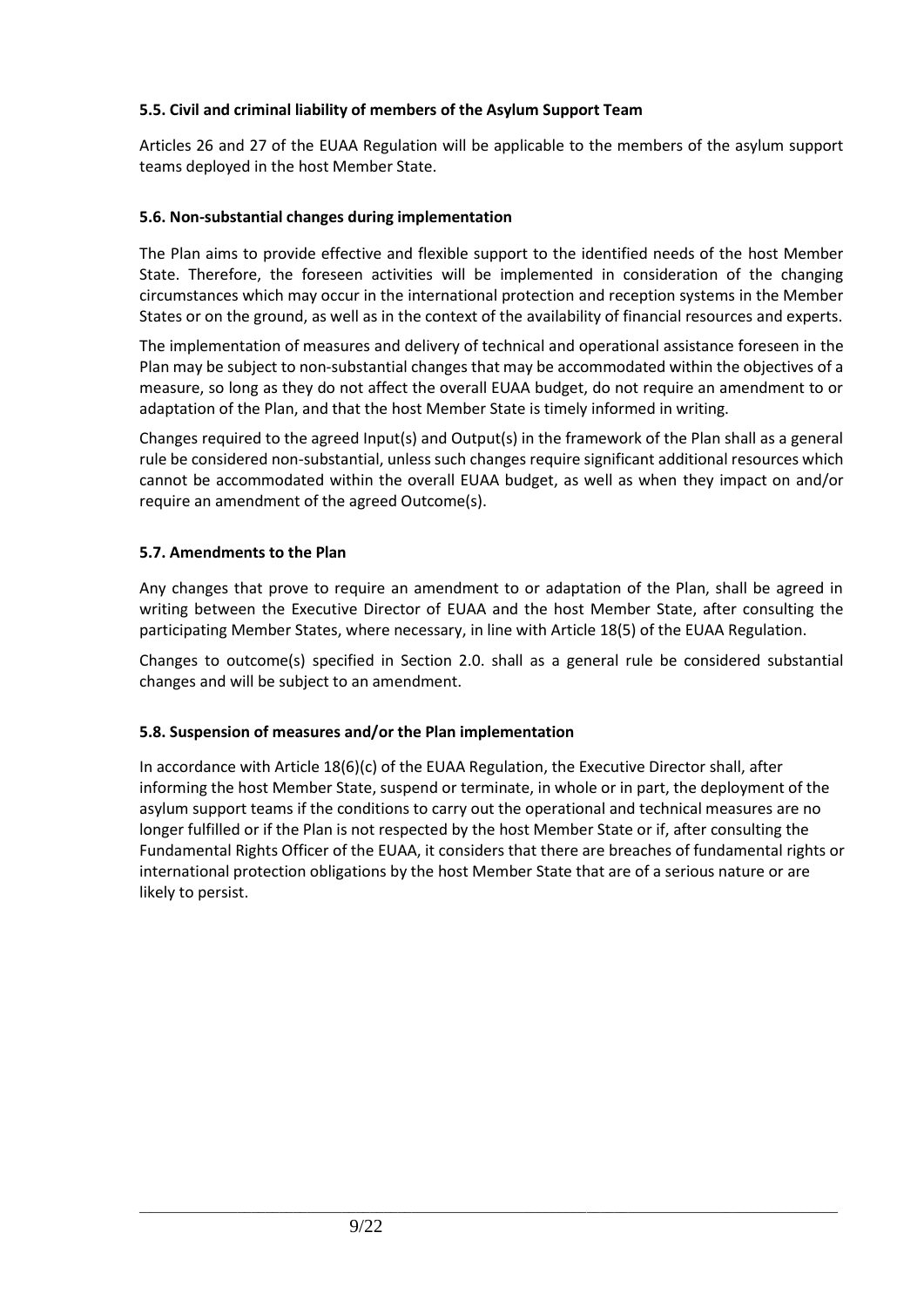# **6.0 IMPLEMENTATION AND COORDINATION STRUCTURE**

This chapter describes the various conditions for and aspects of support to the authorities of the host Member State in the framework of the Plan.

#### **6.1. Organisational Pre-Conditions**

#### **The host Member State will:**

- designate an overall Plan Coordinator, as well as a specific Measure Coordinator for each measure stipulated in the Plan.
- grant appropriate access rights for the members of asylum support teams and EUAA representatives to all relevant databases and provide the relevant parties with the required information and data in the context of the implementation of this Plan.
- facilitate the provision of appropriate working space. Every effort shall be made by the Parties to provide suitable working conditions and, where required, working place for the participants in the activities implemented in the framework of the Plan. Minimum working and security conditions are considered as organisational pre-conditions.
- As far as operationally feasible, and where relevant, the working files shall be made available by the host Member State in English (unless otherwise agreed).
- The host Member State shall provide EUAA with information on the implementation of the Plan through timely input to the Early warning and Preparedness System and the delivery of tailored information on the implementation of measures agreed in the Plan.

#### **EUAA will:**

- designate an overall Plan Coordinator (also referred to as Coordinating Officer in accordance to Article 25 of EUAA Regulation), as well as a specific Measure Coordinator for each measure stipulated in the Plan.
- provide technical support to experts participating in this Plan with the aim of ensuring that all deliverables make good use of the expertise and information already available to EUAA.
- provide the technical equipment required for the work of the asylum support teams and reimburse costs incurred by persons participating in the support activities deployed by EUAA in the framework of this Plan, according to the applicable EUAA rules.

## **6.2. Conditions for Deployment**

General rules and conditions for deployment are published on the following platforms, which the experts/asylum support team members are obliged to consult:

- EUAA Operational Deployment Management System (ODMS)
- EUAA country-specific operations platforms. These platforms are made available to members of asylum support teams upon their deployment, allowing for preparation for deployment and daily implementation of their tasks.
- Other appropriate communication tools may be used as necessary.

The platforms contain relevant information, such as:

- $\circ$  special instructions for the members of asylum support teams, including databases that they are authorised to consult;
- o description of specific tasks, workflows and procedures, as relevant;

- $\circ$  location in the host Member State where the asylum support teams will be deployed;
- o logistical arrangements including information on working conditions, practical information concerning location of deployment and related workflows, etc.;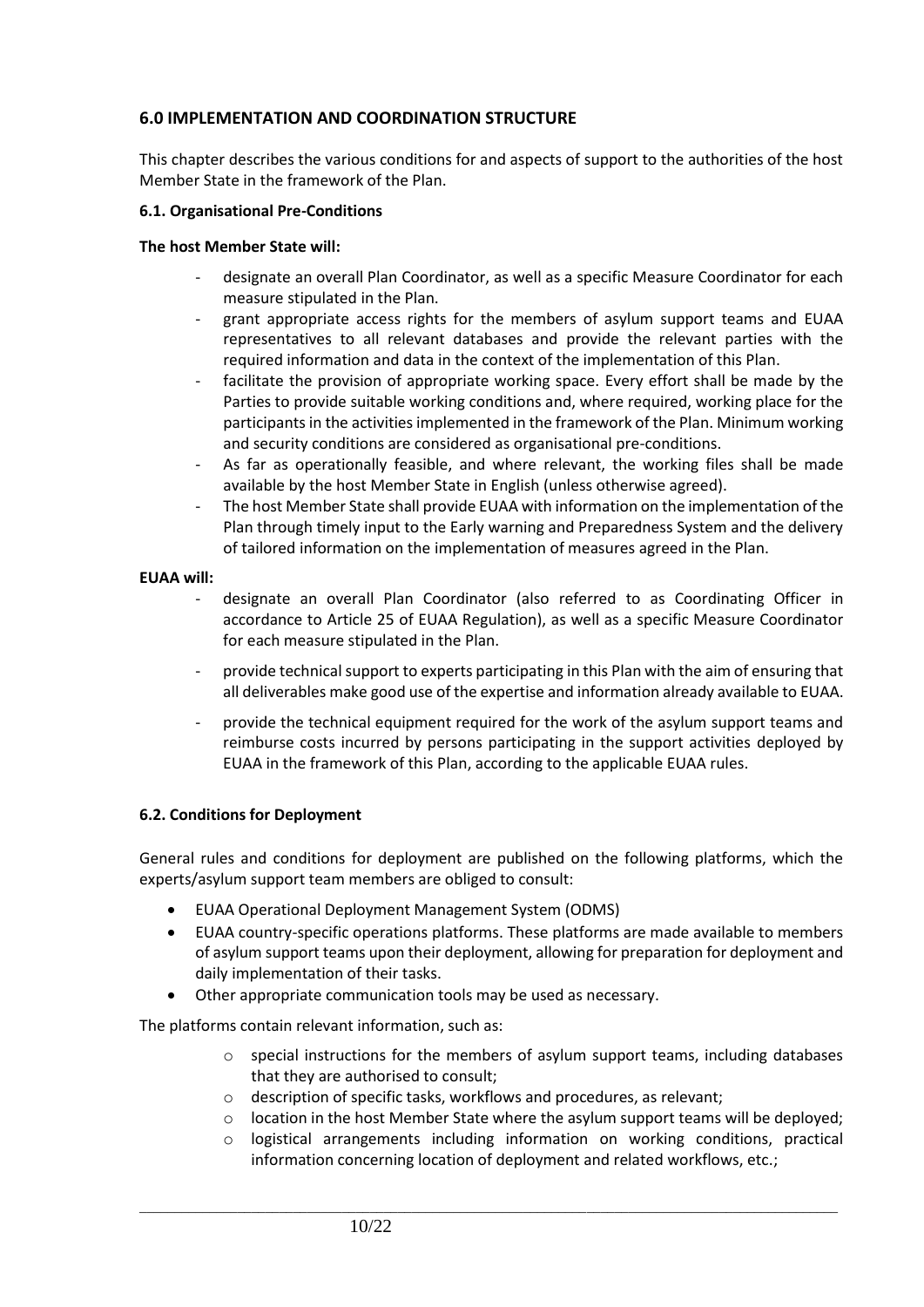- o equipment that members of asylum support teams may carry in the host Member State, transport and other logistics;
- o other specific instructions and provisions as necessary.

Relevant thematic pages of the EUAA Information and Documentation System concerning the asylum and reception system of the host Member State, including information on relevant practices, legislation, case law and statistical background may be consulted.

The host Member State shall contribute to information concerning its asylum and reception systems, including information on relevant practices, legislation, case law and statistical background.

The host Member State and EUAA will provide experts with information on the general state of play with regard to the procedures for international protection and reception in the host Member State and specific information about the state of play of the deliverables as necessary for the specific measures on a continuous basis. Specific asylum support team deployment details may be provided under each measure, where relevant.

#### **6.3. Composition of asylum support teams**

The asylum support teams may be composed of the following resources:

- i. The Agency's staff members, i.e. statutory staff employed by the Agency subject to the Staff Regulations of Officials and the Conditions of Employment of Other Servants of the European Union $11$ :
- ii. Member States experts, including Member State experts made available through the Asylum Reserve Pool<sup>12</sup>;
- iii. Associate Countries experts, i.e. experts made available through contributions to the Asylum Intervention Pool by associate countries referred to in Article 34 of the EUAA Regulation, with which the European Union has an arrangement in place on the modalities of its participation in EUAA's work;
- iv. Seconded National Experts (SNEs), i.e. experts employed by a national, regional or local public administration of an EU Member State or an associate country or by a public inter-governmental organisation and seconded to the Agency<sup>13</sup> for the provision of support to its operational activities;
- v. Other experts not employed by the Agency: Experts on contract, i.e. individuals providing services in relation to the Plan upon conclusion of a public contract between the Agency and the legal entity with which these individuals have an employment and/or contractual relationship, including temporary agency workers, or with remunerated external experts in line with Article 93 of EUAA Financial Regulation<sup>14</sup>.

The implementation of the Plan shall be based on the common understanding that the provision of resources, other than EUAA (statutory) staff, to be deployed for the purposes described above can under no circumstances lead *per se* to the establishment of an employment relationship between EUAA and the members of the asylum support teams. Throughout the duration of the deployment of the asylum support teams in the activities undertaken in the context of the present Plan, the employer of the asylum support team members is and remains their employer.

<sup>&</sup>lt;sup>11</sup> As laid down by Council Regulation (EEC, Euratom, ECSC) No 259/68, OJ L 56, 4.3.1968, p.1.

 $12$  As soon as it is established in the EUAA.

<sup>&</sup>lt;sup>13</sup> Decision No 01 of the Management Board of EASO of 25 November 2010 laying down rules on the secondment of national experts (SNE) to the European Asylum Support Office (ref. number: EASO/MB/2010/03).

<sup>&</sup>lt;sup>14</sup> Article 93 of Management Board Decision No 54 of 14 August 2019 on the EASO Financial Regulation (as amended by Management Board Decision No 74 of 28 July 2021). The MB Decision nr 54 of 14 August 2019 remains in force despite EASO being replaced by the EUAA. Any references in the EASO Financial Regulation to 'EASO' or the 'EASO Regulation', should therefore be construed as references to the 'EUAA' or equivalent provisions in the 'EUAA Regulation', respectively.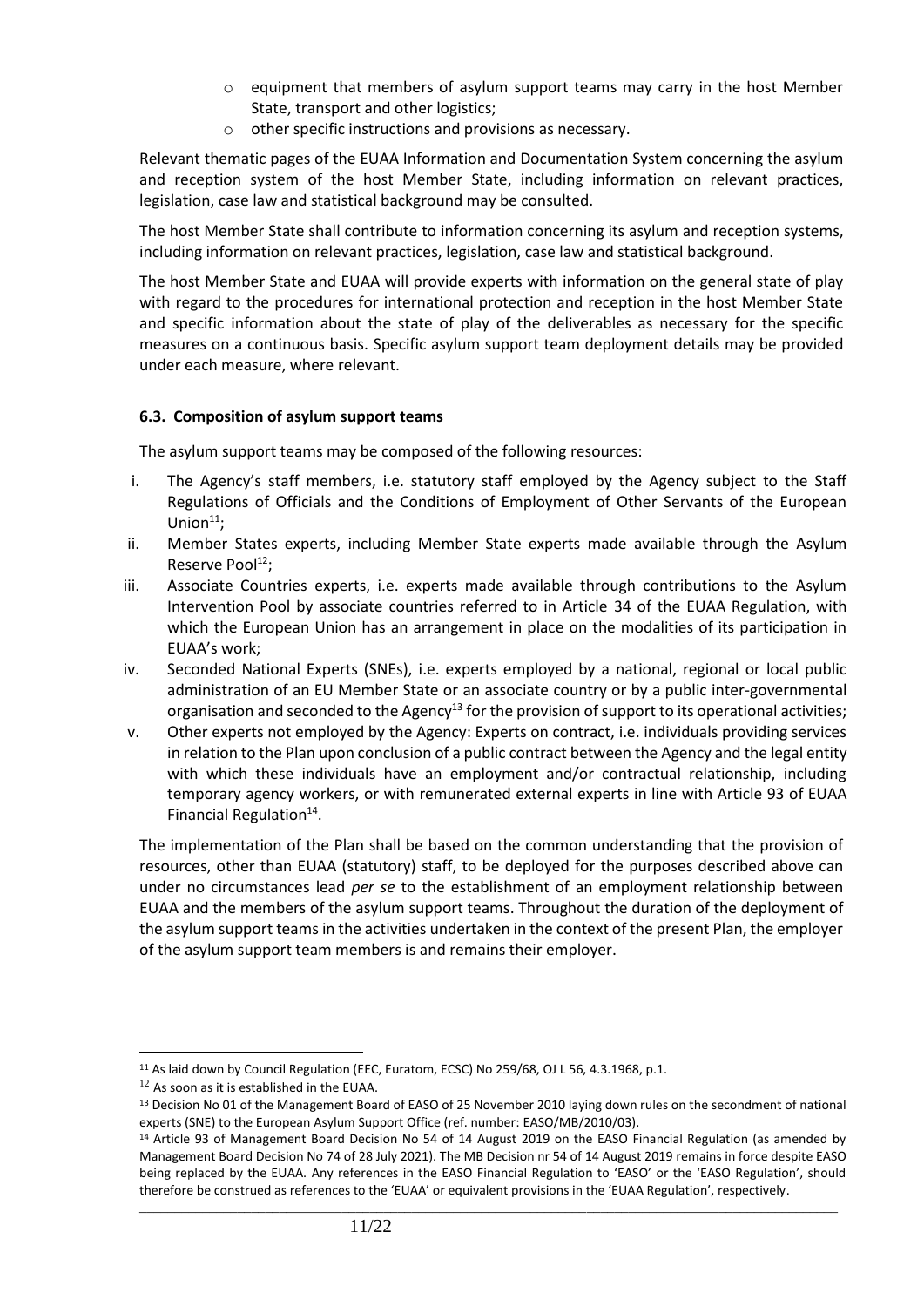## **6.4. Implementation modalities - the embedded model**

In accordance with Chapter 6 of the EUAA Regulation, the Agency may organise and coordinate technical and operational assistance to the requesting Member State or Member States, which may entail the deployment of an asylum support team.

The notion of the 'embedded model' represents an integrated approach to the implementation of the Plan, applicable exclusively with regard to experts on contract, including remunerated external experts. In accordance with this model, experts on contract deployed as members of asylum support teams, are embedded within the respective national authorities to ensure utmost efficiency, quality and sustainability of the anticipated results. In practice, those experts on contract are seconded by EUAA to national authorities of the host Member State and therefore perform their assignment(s) on the premises of the relevant national authorities (e.g. the National Asylum Service).

In such cases, a coordination mechanism shall be agreed by the Parties to oversee both the overall implementation of the Plan at national level and its implementation at local level (i.e. in the respective location of the host Member State) or for the respective measure foreseen in the Plan, including with regard to the allocation and the administration of resources. For this purpose, detailed administrative and reporting workflows and procedures related to the provision and management of 'embedded' resources and reflecting respective roles and responsibilities shall be established and agreed upon in writing between EUAA and the host Member State. In setting up the aforementioned coordination mechanism, the following rules must be complied with as a minimum:

(a) EUAA shall duly advise the employers of the experts on contract or the remunerated external experts themselves of their envisaged secondment to the national authorities of the host Member State before such secondment takes place;

(b) The national authority shall clearly acknowledge that they endorse the obligations and responsibilities pertaining to them as hosting authority vis-à-vis the experts on contract seconded to them;

(c) The national authority is responsible for ensuring proper working conditions for the expert on contract, and is responsible for the health, safety and security during work. EUAA may not be held liable for any breach in the Health and Safety rules that might occur in the premises of the national authorities and/or under the supervision of the national authorities.

# **7.0 SECURITY AND SAFETY**

The principles of EUAA's Security Governance Framework<sup>15</sup> are based on the security principles contained in the Commission's security rules. That Commission Decision 443/2013 on the security in the Commission defines that security shall be based on the principles of legality, transparency, proportionality and accountability.

The safety and security of persons participating in EUAA activities under the Plan falls under the overall legal framework of the host Member State and shall be provided by the respective authorities legally responsible and accountable for the public order and security and safety on the territory of that Member State.

EUAA will endeavor to support the identification of required security and safety measures and the implementation of those that are under its remit, both legally and functionally, in close cooperation with the MS security responsible (see relevant definition in Section 7.1 below).

To that end:

• Standard security and safety requirements, identified herewith, shall apply as a general rule.

<sup>15</sup> Decision of the Executive Director No 61 of 12 April 2021 on the Security Governance Framework.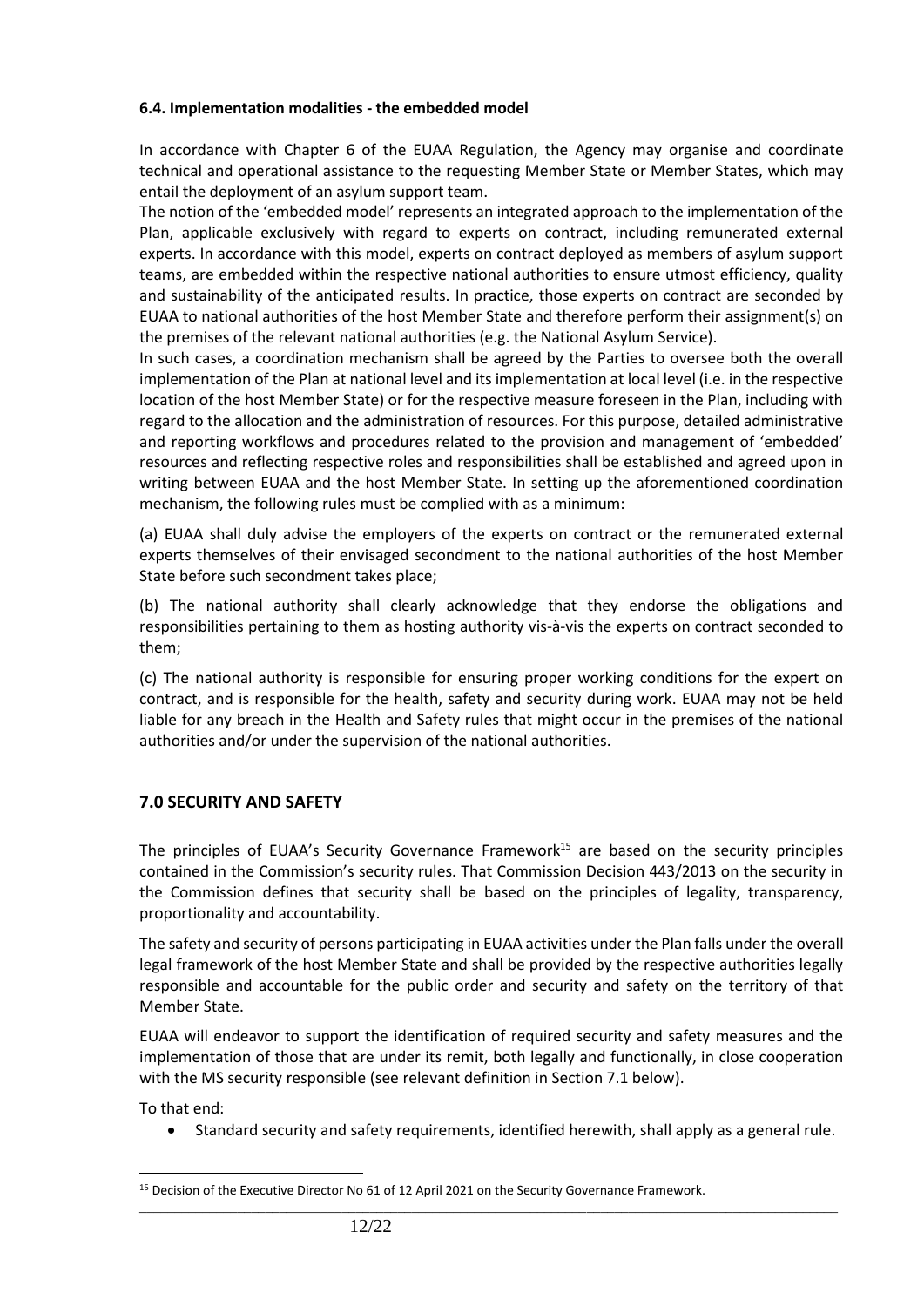- Specific security and safety requirements for the Plan, to be identified jointly by EUAA and the host Member State security responsible, shall be established in an annex to this plan.
- The safety and security measures shall be identified jointly on a basis of field assessment visits.

# **7.1. Standard security requirements**

The standard security and safety requirements are rather pertaining to elements to be present in the implementation of the Plan, not to minimum security standards:

- Both the host Member State on one side and EUAA on the other shall appoint a single point of contact responsible for security matters under the Plan both at central and local level (hereafter 'security responsible').
- The host Member State shall ensure that the working conditions for the performance of the activities under the Plan are compliant with the national occupational health and safety norms and regulations.
- A pre-deployment briefing programme, drafted in close cooperation with the respective national authorities, focusing both on general security rules and awareness, as well as on specific security aspects for each deployment will be provided. With regard to the decentralised nature of deployments, the use of e-learning and other distance-based training techniques should be considered.
- Emergency (evacuation) plan. Certain operational activities, such as operations in field locations, require that staff shall have clear guidance and training on how to evacuate quickly in case of emergencies. In a more general context, there could be a need to evacuate from the operational area as well. Emergency plans shall be drafted and maintained up-to-date by the competent authority/person(s), whereas they shall be made available to the concerned parties and exercised regularly. A security responsible shall maintain updated information on the availability of evacuation plans and routes.
- Communication tools. As considered relevant by the EUAA Security sector, EUAA operational staff shall have access to independent radio communication equipment. If possible, the equipment shall be interoperable with the local law enforcement in charge of the security of the operation.
- Security of information. Sensitive non-classified and classified information shall be protected adequately, in accordance with the applicable legal framework<sup>16</sup>. EUAA's security responsible shall be involved in supporting the proper classification of relevant information.
- Security of IT and communication equipment. EUAA's IT equipment is adequately prepared to protect the information level it has been foreseen to process.
- Personal security behavior shall be included in the pre-deployment training, led by operational teams and performed for the experts during the first days of arrival to the operational area. This may refer to the EUAA Code of Conduct as well.
- Reporting security incidents from the operational area to the EUAA Headquarters is essential to ensure an overview of the overall security management is maintained.

# **7.2. Specific security and safety requirements**

• Specific security and safety requirements for the implementation of the Plan shall be defined on the basis of a pre-deployment security assessment visit with the aim of identification of specific potential risks, identification of mitigation measures and communication of those

<sup>16</sup> Including, *inter alia*, the security principles contained in Commission Decision (EU, Euratom) 2015/444.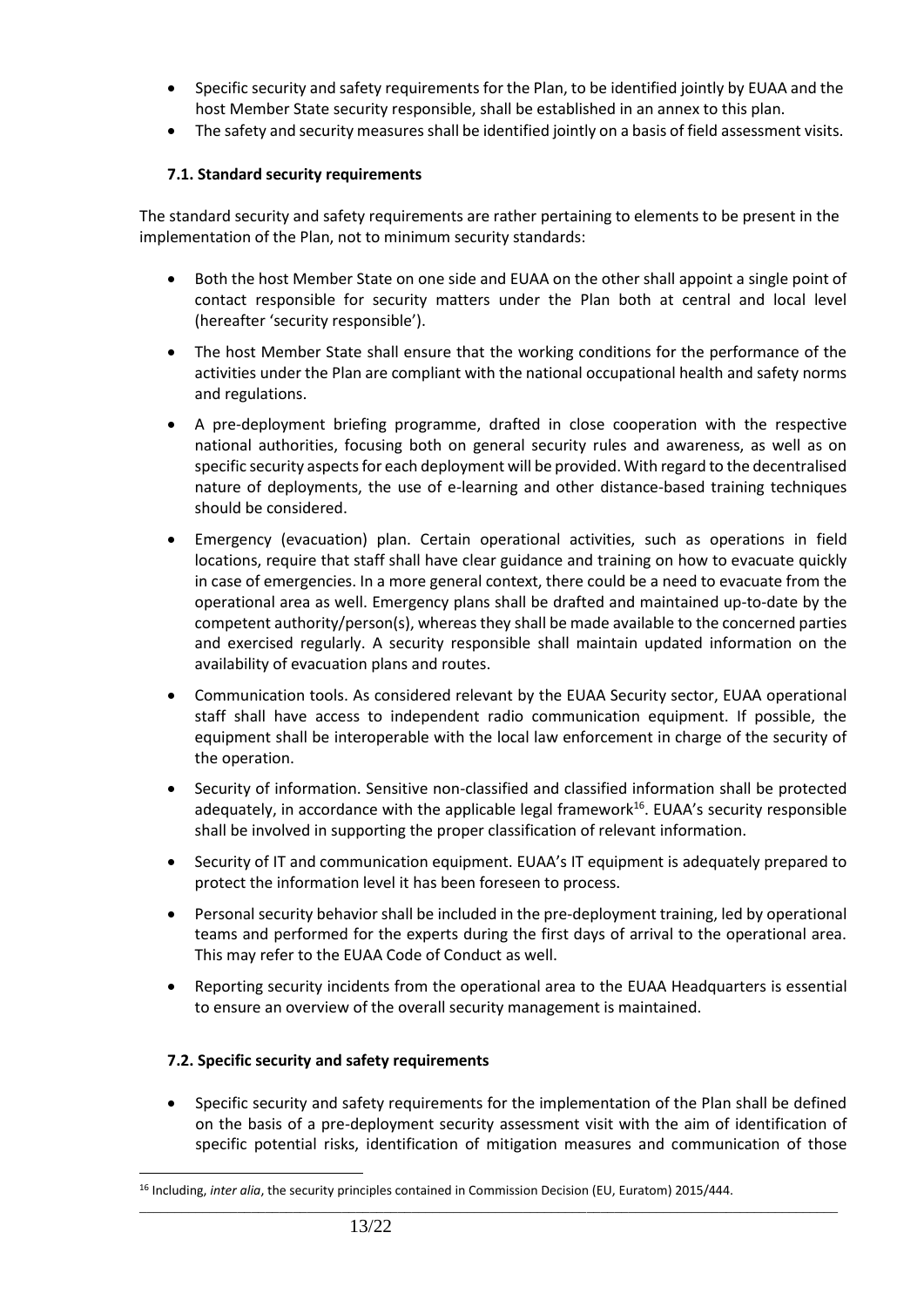measures to the Member State and involved stakeholders, prior to the deployment of asylum support teams.

## **7.3. Suspension of operational activities on security and safety grounds**

EUAA reserves the right to suspend operational activities on the basis of current risk assessment(s), while keeping informed the host Member State on the findings and identified mitigating measures required for resumption**.**

The host Member State may also suspend temporarily, in whole or in part, the implementation of operational activities in case of serious imminent safety and security incidents, developments, or as mitigating or preventive measures or direct threats to personnel, activities or physical presence. The EUAA Plan Coordinator and the EUAA security responsible shall be informed without delay.

The Parties will agree on conditions for resumption as soon as possible.

# **7.4. Security incident reporting**

Any participant<sup>17</sup> in EUAA's operational activities who becomes aware of  $a(n)$  (impending) incident related to the security and safety of persons, assets or premises is obliged to report the matter to the Executive Director of EUAA and to the Host Member State Coordinator for the Plan via the appropriate channel[: security\\_incidents\\_operations@euaa.europa.eu.](mailto:security_incidents_operations@euaa.europa.eu) Such an incident is to be reported using the **Security Incident Report Form (Annex III)**.

# **8.0. COMMUNICATION**

The Executive Director will appoint one or more experts from the Agency's staff to act or to be deployed as a Coordinating Officer in accordance with Article 25 of the EUAA Regulation.

The Coordinating Officer will act as an interface between the Agency, the host Member State, and experts participating in asylum support teams, and will foster cooperation and coordination between the host Member State and the participating Member States.

The Coordinating Officer will also monitor the correct implementation of the operational plan, act on behalf of the Agency as regards all aspects of the deployment of asylum support teams and report to the Agency on all those aspects, and report to the Executive Director where the operational plan is not adequately implemented.

The host Member State and the Coordinating Officer will manage the exchange of information concerning the tasks under the Plan.

During the implementation of this Plan, members of asylum support teams shall be briefed regularly on the current situational and operational developments to address challenges and identify improvements.

Particular attention shall be paid to the need to continuously develop, improve and make available EUAA support tools. Should such need be identified or changed during the Plan implementation, it shall be communicated to EUAA for further consideration.

EUAA will maintain close cooperation and communication with the relevant stakeholders. EUAA will also provide information to its partners (i.e. the European Commission, concerned EU Agencies, and international organisations) about the operational activities, as appropriate and in line with EUAA

 $17$  The 'participants in EUAA's operational activities' are to be construed as persons deployed to asylum support teams ('AST') referred to in Section 6.3. of the Plan.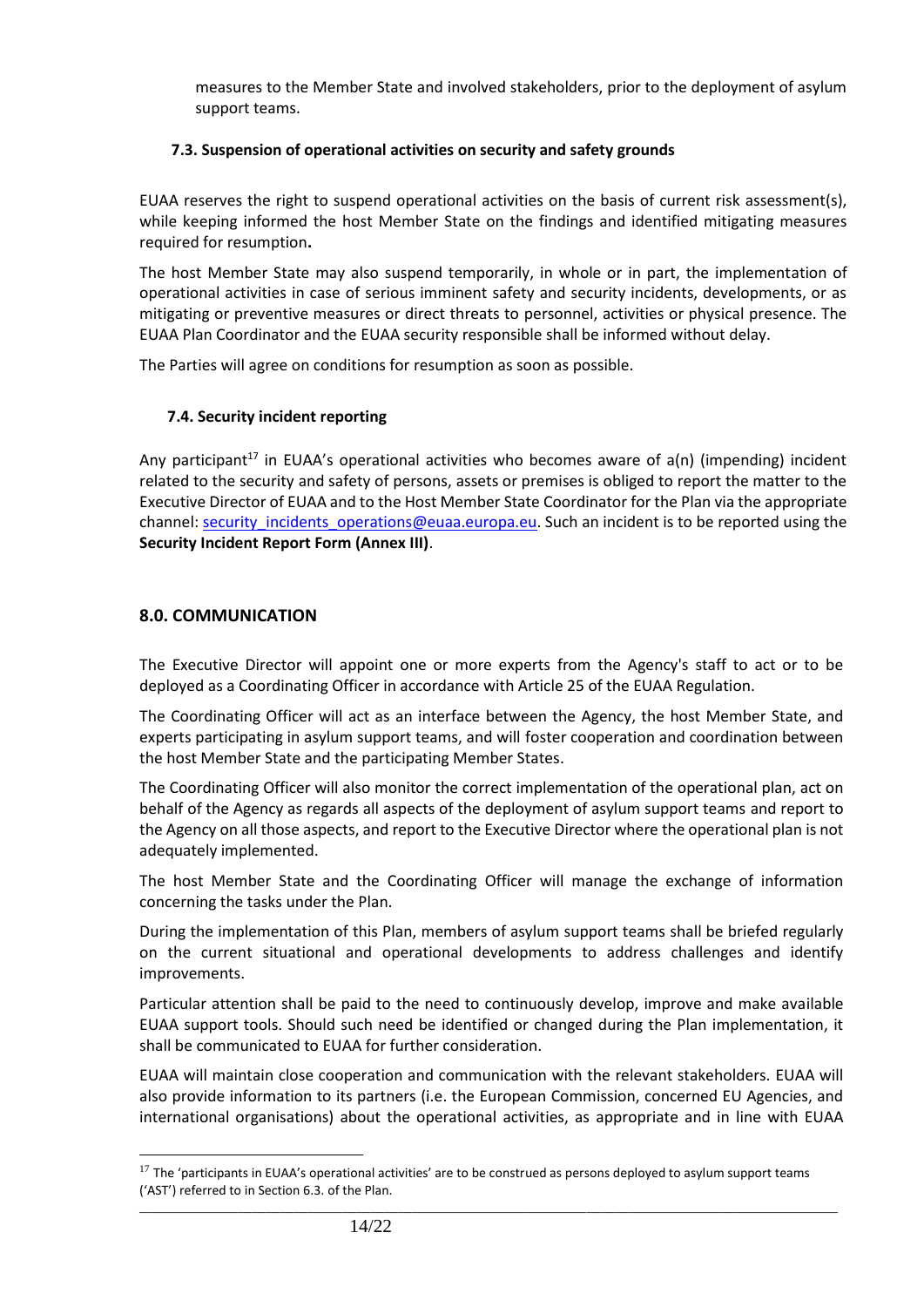transparency and communication policies. The timing and content of communication with the media shall be agreed upon between EUAA and the host Member State.

Where relevant, the Parties will facilitate media coverage to ensure a wider dissemination and visibility of results.

As a publicly funded EU body, the Agency is accountable for and committed to transparency for the public resources it makes use of.

In this regard, EUAA may brand its operational activities to ensure appropriate visibility. This includes the application of fixed branding and use of visibility items, such as on, but not limited to, containers and premises, as well as in offices where the Agency provides operational and technical assistance. It also includes the branding of mobile assets which it may deploy, including vehicles.

Such branding may also include visibility clothing and materials worn by personnel deployed by the Agency in order to identify their association to, or funding by, the Agency.

In specific cases, the Agency and the respective national authority/ies may agree on co-branding of visibility clothing and/or materials, in line with the visual identity rules and guidelines of both/all parties.

## **9.0. COOPERATION WITH OTHER STAKEHOLDERS**

#### **9.1. Cooperation with the European Commission**

All activities under this Plan will be closely coordinated with the host Member State and in close cooperation with the European Commission.

#### **9.2. Cooperation with UNHCR**

In accordance with Article 38 of EUAA Regulation, the Agency aims at a coherent and complementary continuation of the fruitful cooperation with UNHCR. The EUAA Coordinating Officer will liaise with the UNHCR office in the host Member State for a continuous cooperation and coordination of practical activities agreed with the host Member State under the current Plan.

#### **9.3. Cooperation with IOM**

In accordance with Article 52 of the EASO Regulation<sup>18</sup>, In July 2019 the Agency signed a working arrangement with IOM to establish a cooperation framework covering the relevant areas of common work and interest setting objectives and principles of such cooperation. Therefore, the EUAA Coordinating Officer will liaise with the IOM office in the host Member State for a continuous cooperation and coordination of practical activities agreed with the host Member State under the current Plan and in accordance with the working arrangement.

 $18$  Reference to Article 52 of the EASO Regulation shall be construed as reference to Article 38 of the EUAA Regulation.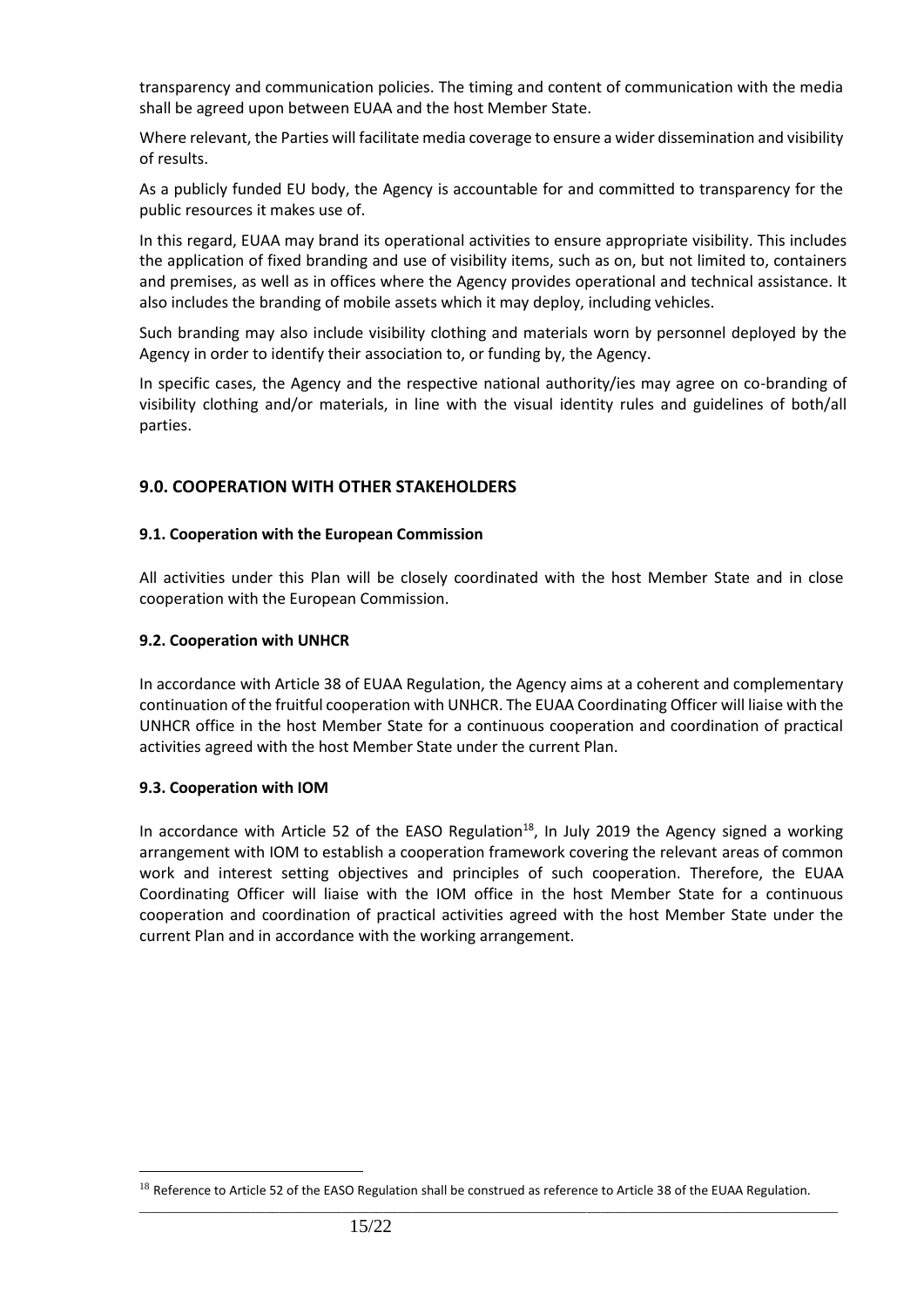## **ANNEX I – Operational Measures**

## **Measure MT1: Asylum support**

**Expected Outcome: Enhanced capacity of the Maltese Authorities to ensure swift access to the international protection procedure and reduce the backlog at first instance**

| Responsible<br>Authority(ies)/Main<br><b>National Partner(s)</b> | International Protection Agency (IPA)<br>٠<br>Ministry for Home Affairs, Security, Reforms and Equality (MHSR)<br>٠<br>Agency for Welfare of Asylum Seekers (AWAS)<br>$\bullet$<br>Detention Service (DS)                                                                                                                                                                                                                                                                                                                                                                                                                                                                                                                                                                                                                                                                                                                                                                                                                                                                                                                                                                                                                                                                                                                                                                                                                                     |
|------------------------------------------------------------------|-----------------------------------------------------------------------------------------------------------------------------------------------------------------------------------------------------------------------------------------------------------------------------------------------------------------------------------------------------------------------------------------------------------------------------------------------------------------------------------------------------------------------------------------------------------------------------------------------------------------------------------------------------------------------------------------------------------------------------------------------------------------------------------------------------------------------------------------------------------------------------------------------------------------------------------------------------------------------------------------------------------------------------------------------------------------------------------------------------------------------------------------------------------------------------------------------------------------------------------------------------------------------------------------------------------------------------------------------------------------------------------------------------------------------------------------------|
| <b>Operational</b><br><b>Preconditions</b>                       | IPA will ensure that the medical check proceedings will have been<br>٠<br>concluded before the third country nationals can start the asylum<br>procedure;<br>Where necessary, joint standard operating procedures (SOPs)<br>$\bullet$<br>are established, and regular coordination meetings are held between<br>concerned representatives of the responsible authorities and EUAA<br>to mainstream collaboration and Plan implementation;<br>A bi-directional data sharing on the outputs of EUAA deployed<br>$\bullet$<br>personnel under the performed operational activities and detailed<br>overall national data on the respective statistical indicator.<br>IPA will make every effort to significantly increase the number of<br>$\bullet$<br>caseworkers as soon as possible, with a view to achieving a<br>sustainable national capacity to process asylum applications in a<br>timely manner.                                                                                                                                                                                                                                                                                                                                                                                                                                                                                                                                       |
| <b>Outputs</b>                                                   | Support provided for the creation of appropriate dissemination tools<br>$\bullet$<br>for information provision package, covering the various procedural<br>steps, with simple and clear content, appropriate for the age and<br>level of understanding of the applicants, in a language that the<br>applicant is reasonably supposed to understand (see also measure<br>MT2 and MT3);<br>Registration of applications for international protection, as well as<br>$\bullet$<br>registration of applications in the implementation of the technical<br>non-binding SOPs <sup>19</sup> ;<br>Referral to the relevant Maltese authorities of vulnerability indicators<br>$\bullet$<br>recorded during the asylum procedure;<br>Support to the Maltese Dublin Unit with regular Dublin procedure<br>cases and Dublin procedure cases in the implementation of the<br>technical non-binding SOPs <sup>20</sup> ;<br>Personal interviews in the individual asylum determination<br>procedure conducted;<br>Assessment reports delivered to support IPA asylum decision making<br>$\bullet$<br>processes;<br>Support provided to enhance IPA's capacity on asylum quality<br>assurance mechanisms;<br>Support for the establishment of the IPA COI Unit and support with<br>COI Helpdesk operation until such Unit is fully in place;<br>Support for the development and/or updating of guidelines, guidance<br>and practical tools, when necessary; |

 $19$  Standard Operating Procedures prepared by COM and adopted as a follow up of the Malta Declaration [\(https://www.consilium.europa.eu/en/press/press-releases/2017/02/03/malta-declaration/\)](https://www.consilium.europa.eu/en/press/press-releases/2017/02/03/malta-declaration/)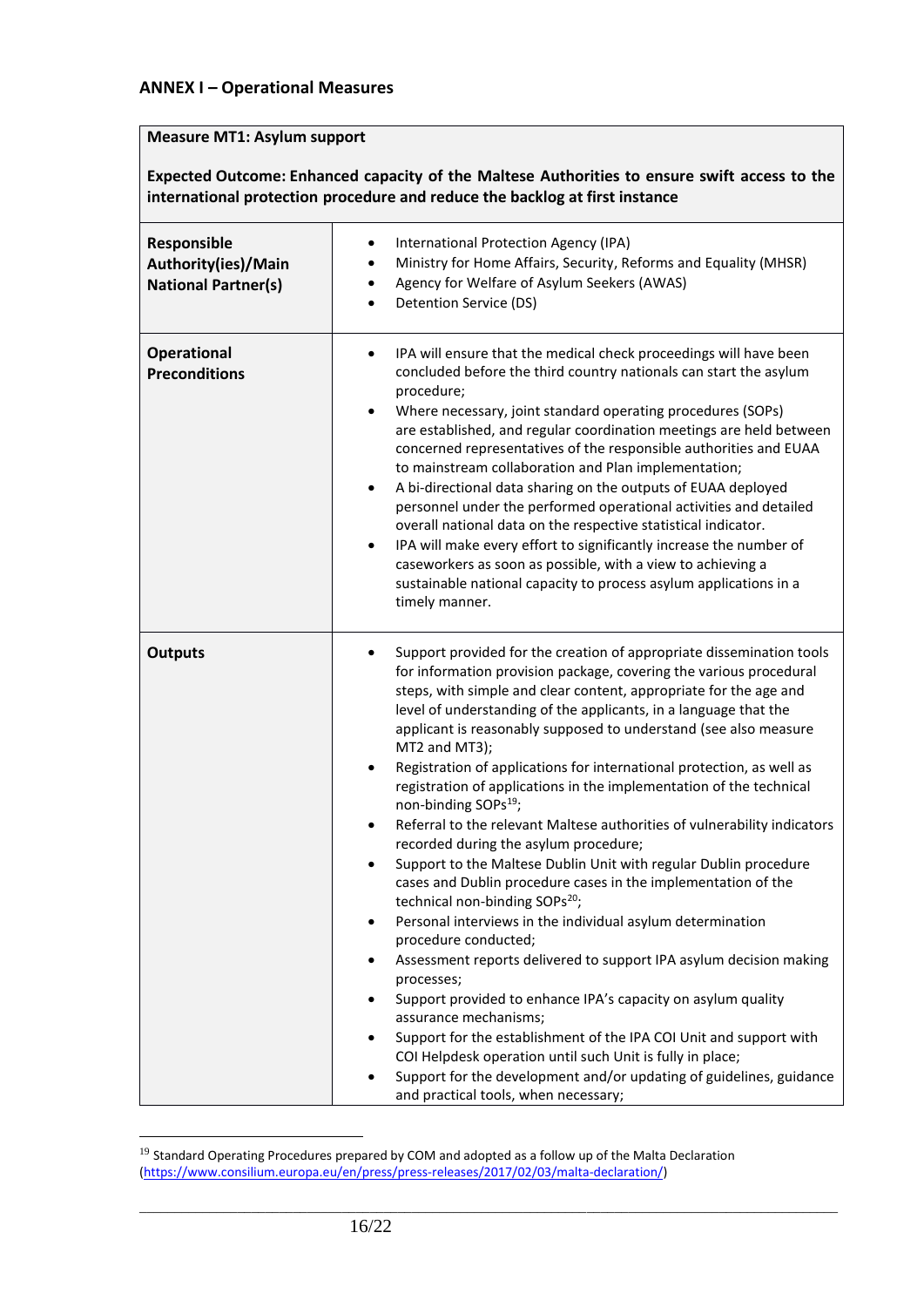|                | Support for the development, testing and implementation, where<br>$\bullet$<br>relevant, of related IT practical tools.<br>Training sessions delivered to enhance capacity, knowledge and skills<br>$\bullet$                                                                                                                                                                                                                                                                                                                                                                                                                                                                                                                                                                                                                                                                                                                                                                                                                                                                                                                                                                                                                                                                                                                                                                                                                                                                                                                                                                                                                                                                                                            |
|----------------|--------------------------------------------------------------------------------------------------------------------------------------------------------------------------------------------------------------------------------------------------------------------------------------------------------------------------------------------------------------------------------------------------------------------------------------------------------------------------------------------------------------------------------------------------------------------------------------------------------------------------------------------------------------------------------------------------------------------------------------------------------------------------------------------------------------------------------------------------------------------------------------------------------------------------------------------------------------------------------------------------------------------------------------------------------------------------------------------------------------------------------------------------------------------------------------------------------------------------------------------------------------------------------------------------------------------------------------------------------------------------------------------------------------------------------------------------------------------------------------------------------------------------------------------------------------------------------------------------------------------------------------------------------------------------------------------------------------------------|
|                | of the trainees in specific areas of expertise.                                                                                                                                                                                                                                                                                                                                                                                                                                                                                                                                                                                                                                                                                                                                                                                                                                                                                                                                                                                                                                                                                                                                                                                                                                                                                                                                                                                                                                                                                                                                                                                                                                                                          |
| <b>Actions</b> | Support the drafting of an information provision package and the<br>٠<br>development of appropriate dissemination tools and implementation<br>procedures;<br>Support with referral of vulnerable cases;<br>Support with document analysis in the asylum procedure first<br>$\bullet$<br>instance processes;<br>Support to the asylum procedure first instance processes -<br>$\bullet$<br>registration, Dublin procedure, personal interview, drafting of<br>assessment reports - to improve access to the asylum procedure,<br>decrease the processing period at first instance and reduce the<br>existing backlog.<br>Support the registration, screening, drafting of the relocation<br>$\bullet$<br>distribution list and the file processing as per the technical non-<br>binding SOPs;<br>Support the Quality Control Unit and the asylum procedure quality<br>٠<br>control mechanism as well as relevant guidance/SOPs;<br>Support the creation of the COI Unit through the set-up of<br>$\bullet$<br>the organisational mandate, objectives as well as relevant<br>guidance/SOPs;<br>Support the digitisation of the existing paper-based individual<br>$\bullet$<br>asylum files;<br>Development of business case for a case management system;<br>Development and testing of relevant tools, as needed;<br>$\bullet$<br>Complementary support with physical and remote interpretation,<br>$\bullet$<br>whenever needed in addition to the cultural mediators recruited<br>under the AMIF National Programme;<br>Training of Maltese national experts, members of EUAA asylum<br>$\bullet$<br>support teams, as well as interpreters recruited with the support of<br>the AMIF National Programme, as required. |
| <b>Inputs</b>  | Indicative resources:<br>Deployment of asylum support teams<br>$\bullet$<br>12 registration/front-desk personnel to operate in IPA working<br>$\bullet$<br>locations (e.g. IPA HQ, SAFI Barracks) / Q1 2022 to end of Q2 2023;<br>5 data entry personnel to operate in IPA HQ until completion of the<br>$\bullet$<br>workflow / Q1 2022 to end of Q4 2023;<br>3 flow management personnel to operate in IPA working locations<br>$\bullet$<br>(e.g. IPA HQ, SAFI Barracks) / Q1 2022 to end of Q4 2023;<br>1 document analyst to operate in IPA HQ / Q1 2022 to end of Q4<br>٠<br>2023;<br>1 administrative support to operate in IPA HQ in the IPA Protection<br>٠<br>Unit / Q1 2022 to end of Q4 2023;<br>20 caseworkers to work in IPA working locations (e.g. IPA HQ, SAFI<br>$\bullet$<br>Barracks) / Q1 2022 to end of Q4 2023;<br>4 casework team leaders to work in IPA working locations (e.g. IPA<br>$\bullet$<br>HQ, SAFI Barracks) / Q1 2022 to end of Q4 2023;<br>3 Dublin procedure personnel to operate in the MT Dublin Unit / Q1<br>$\bullet$<br>2022 to end of Q2 2023;<br>1 administrative support to operate in the MT Dublin Unit / Q1 2022<br>$\bullet$<br>to end of Q2 2023;                                                                                                                                                                                                                                                                                                                                                                                                                                                                                                                     |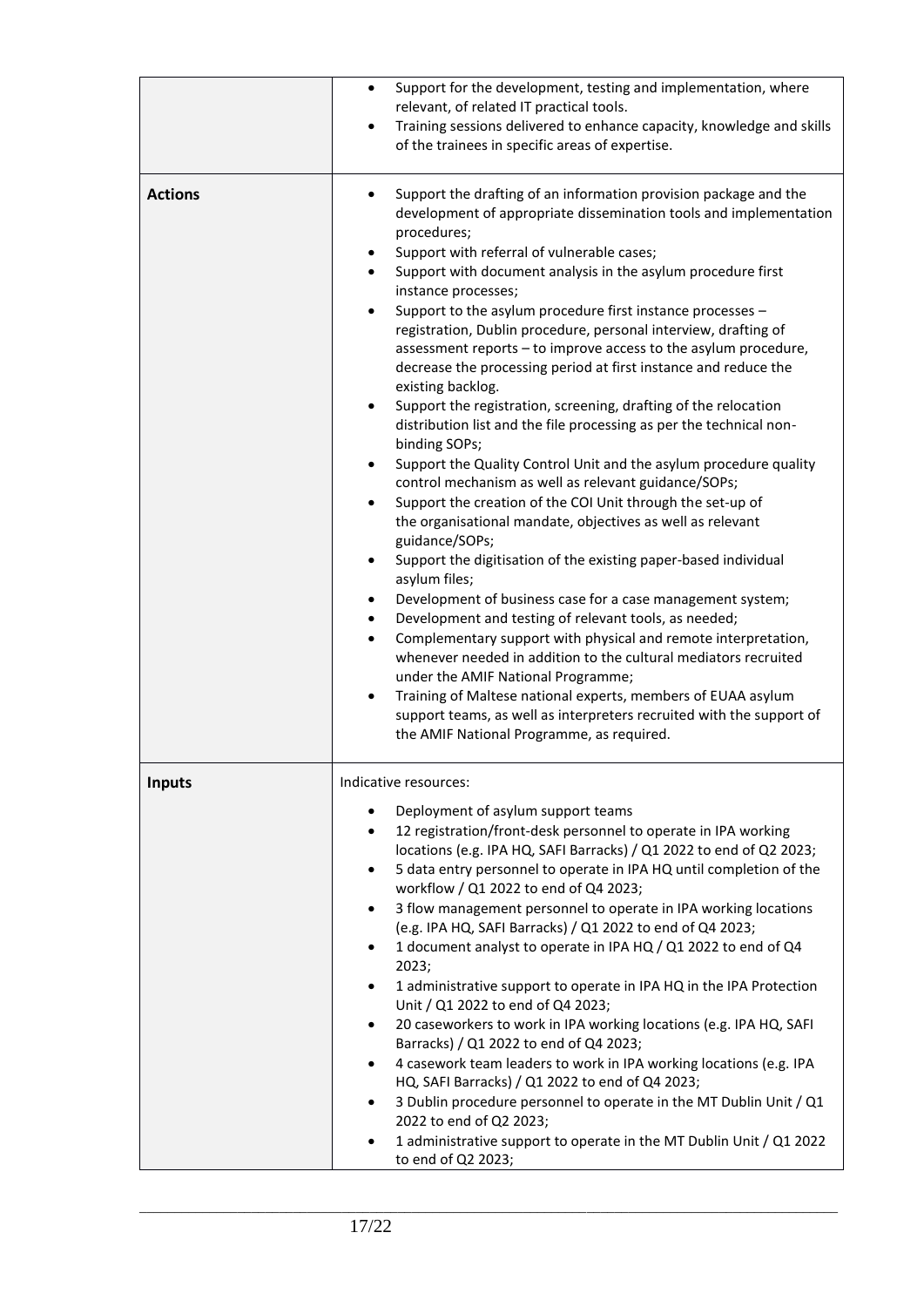| 2 quality assurance support officers to work in IPA HQ / Q1 2022 to<br>end of Q4 2023;                                                                                                                                                                                                                                                                                                                                                                                                                                                                                                                                                                                                                                                                 |
|--------------------------------------------------------------------------------------------------------------------------------------------------------------------------------------------------------------------------------------------------------------------------------------------------------------------------------------------------------------------------------------------------------------------------------------------------------------------------------------------------------------------------------------------------------------------------------------------------------------------------------------------------------------------------------------------------------------------------------------------------------|
| 4 COI researchers to work in the COI Helpdesk / Q1 2022 to end of<br>$\bullet$<br>Q4 2023:                                                                                                                                                                                                                                                                                                                                                                                                                                                                                                                                                                                                                                                             |
| 1 information provision personnel to operate in IPA working<br>$\bullet$<br>locations (e.g. IPA HQ, SAFI Barracks) / Q1 2022 to end of Q2 2023;<br>Provision of interpretation services - up to 40 interpreters<br>$\bullet$<br>Conditional upon EUAA assessment and approval of any request, and<br>$\bullet$<br>subject to budget availability for the present Operational Plan, support<br>could include inter alia additional deployments, equipment, works,<br>communication/promotional<br>materials,<br>services,<br>for<br>costs<br>trainings/meetings/workshops, infrastructure costs, IT equipment,<br>office supplies and other material and operational support where<br>required for the joint EUAA and national authorities' activities. |
|                                                                                                                                                                                                                                                                                                                                                                                                                                                                                                                                                                                                                                                                                                                                                        |

| <b>Measure MT2: Reception support</b><br>Expected Outcome: Enhanced capacity of the Agency for Welfare of Asylum Seekers in identifying,<br>prioritising, and supporting asylum applicants residing in Malta |                                                                                                                                                                                                                                                                                                                                                                                                                                                                                                                                                                                                                                                                                                                                                                                                                                                                                                                                                      |  |
|--------------------------------------------------------------------------------------------------------------------------------------------------------------------------------------------------------------|------------------------------------------------------------------------------------------------------------------------------------------------------------------------------------------------------------------------------------------------------------------------------------------------------------------------------------------------------------------------------------------------------------------------------------------------------------------------------------------------------------------------------------------------------------------------------------------------------------------------------------------------------------------------------------------------------------------------------------------------------------------------------------------------------------------------------------------------------------------------------------------------------------------------------------------------------|--|
| Responsible<br>Authority(ies)/Main<br><b>National Partner(s)</b>                                                                                                                                             | Agency for Welfare of Asylum Seekers (AWAS)<br>$\bullet$<br>Ministry for Home Affairs, Security, Reforms and Equality (MHSR)<br>International Protection Agency (IPA)<br>$\bullet$<br>Detention Service (DS)                                                                                                                                                                                                                                                                                                                                                                                                                                                                                                                                                                                                                                                                                                                                         |  |
| <b>Operational</b><br><b>Preconditions</b>                                                                                                                                                                   | AWAS will ensure that the medical check proceedings will have been<br>concluded before the third country nationals can start registration<br>procedures;<br>Where necessary, joint standard operating procedures (SOPs)<br>are established and regular coordination meetings are held between<br>concerned representatives of the responsible authorities and EUAA to<br>mainstream the collaboration;<br>A bi-directional data sharing on the outputs of EUAA deployed<br>personnel under the performed operational activities and detailed<br>overall national data on the respective statistical indicator.                                                                                                                                                                                                                                                                                                                                       |  |
| <b>Outputs</b>                                                                                                                                                                                               | Support creation of appropriate dissemination tools for information<br>$\bullet$<br>provision package, covering the various procedural steps, with simple<br>and clear content, appropriate for the age and level of understanding<br>of the applicants, in a language that the applicant is reasonably<br>supposed to understand (see also measure MT1 and MT3);<br>Enhanced capacity of the AWAS Vulnerability Assessment Team;<br>Enhanced capacity of the AWAS Care Team on social work;<br>$\bullet$<br>Enhanced capacity of the AWAS Quality Assurance Unit;<br>$\bullet$<br>Update and/or development of the guidelines, guidance and practical<br>$\bullet$<br>tools, when necessary;<br>Development and testing of<br>tools<br>facilitated<br>including<br>the<br>implementation of a centre management system;<br>Training sessions delivered to enhance capacity, knowledge and skills<br>of the trainees in specific areas of expertise. |  |
| <b>Actions</b>                                                                                                                                                                                               | Support the drafting of an information provision package and of the<br>relevant dissemination tools and implementation procedures;                                                                                                                                                                                                                                                                                                                                                                                                                                                                                                                                                                                                                                                                                                                                                                                                                   |  |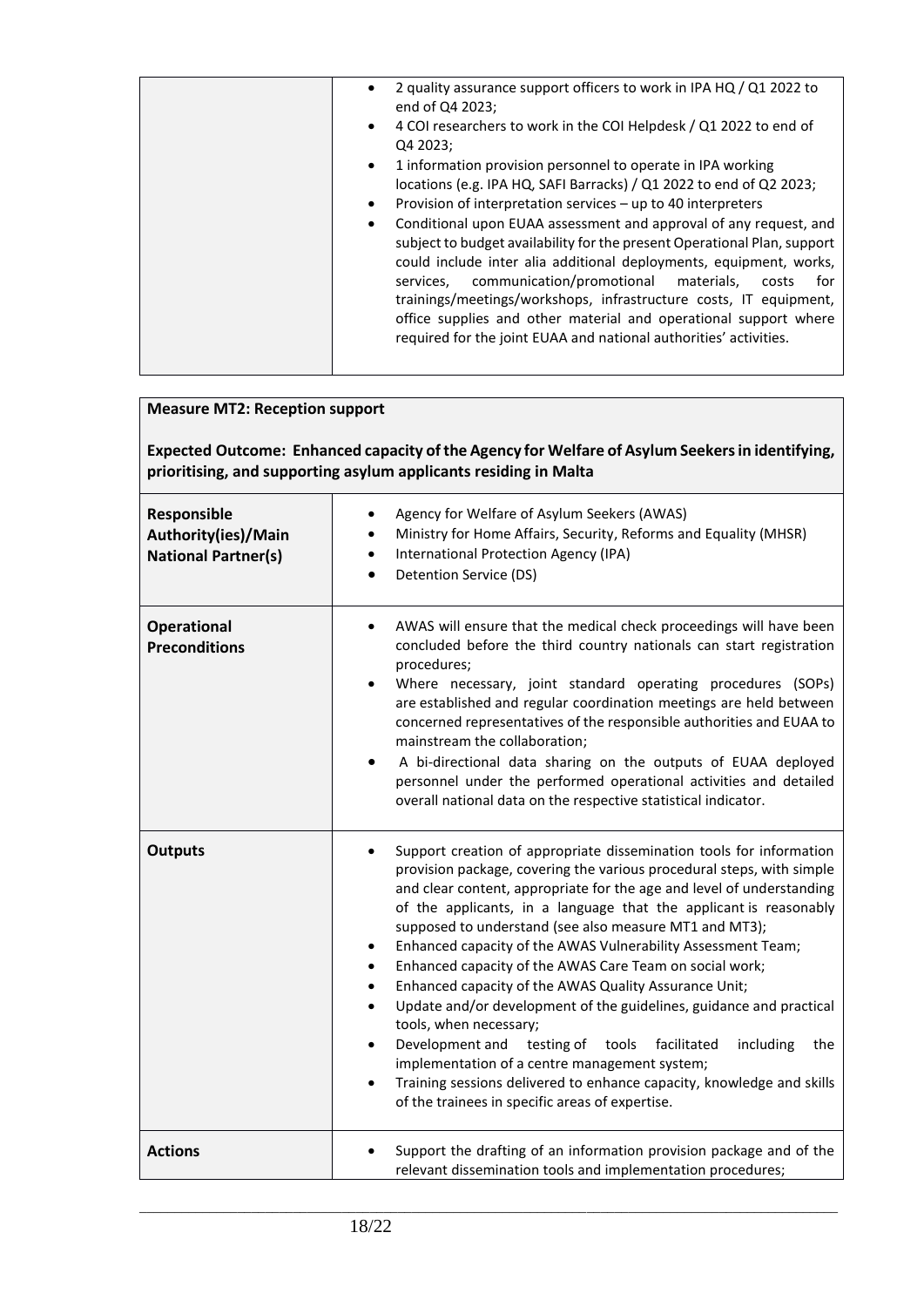|               | Support with identification of vulnerable cases in line with<br>$\bullet$<br>instructions from AWAS in all reception centres;<br>Support with drafting and implementing individual care plans for<br>$\bullet$<br>assigned applicants residing in open reception centres under AWAS<br>management;<br>Support with adjusting the quality assurance framework within AWAS,<br>$\bullet$<br>including through roll out self-assessment surveys and internal<br>audits;<br>Update and/or development of guidelines, guidance, SOPs and<br>$\bullet$<br>practical integrated tools, when necessary;<br>Interpretation as needed for the activity of the Asylum Support<br>$\bullet$<br>Teams, in complementarity with interpretation provided with the<br>support of the AMIF National Programme;<br>Training of Maltese national experts, members of EUAA asylum<br>$\bullet$<br>support teams, as well as the interpreters, as required.                                                                                                                                                                                                                                                                                                                                                                                                                                                                                                                                  |
|---------------|-------------------------------------------------------------------------------------------------------------------------------------------------------------------------------------------------------------------------------------------------------------------------------------------------------------------------------------------------------------------------------------------------------------------------------------------------------------------------------------------------------------------------------------------------------------------------------------------------------------------------------------------------------------------------------------------------------------------------------------------------------------------------------------------------------------------------------------------------------------------------------------------------------------------------------------------------------------------------------------------------------------------------------------------------------------------------------------------------------------------------------------------------------------------------------------------------------------------------------------------------------------------------------------------------------------------------------------------------------------------------------------------------------------------------------------------------------------------------|
| <b>Inputs</b> | Indicative resources:<br>Deployment of asylum support teams<br>$\bullet$<br>Up to 5 quality assurance personnel - vulnerability and 10 personnel<br>$\bullet$<br>for VART to operate in AWAS working locations (e.g. AWAS HQ, HTV,<br>I.R.C.) / January to December 2022;<br>3 social workers to operate in AWAS working locations (e.g. AWAS HQ,<br>$\bullet$<br>HTV, I.R.C.) / January to December 2022;<br>5 quality control personnel to operate in AWAS working locations<br>$\bullet$<br>(e.g. AWAS HQ, HTV, I.R.C.) / January 2022 to December 2023;<br>1 flow management support officer to operate in AWAS working<br>$\bullet$<br>locations (e.g. AWAS HQ, HTV, I.R.C.) / January to December 2022;<br>2 information provision personnel to operate in AWAS working<br>$\bullet$<br>locations (e.g. AWAS HQ, HTV, I.R.C.) / January to December 2022;<br>Provision of interpretation services - up to 20 interpreters;<br>$\bullet$<br>Conditional upon EUAA assessment and approval of any request, and<br>$\bullet$<br>subject to budget availability for the present Operational Plan, support<br>could include inter alia additional deployments, equipment, works,<br>services,<br>communication/promotional<br>materials,<br>costs<br>for<br>trainings/meetings/workshops, infrastructure costs, IT equipment,<br>office supplies and other material and operational support where<br>required for the joint EUAA and national authorities' activities. |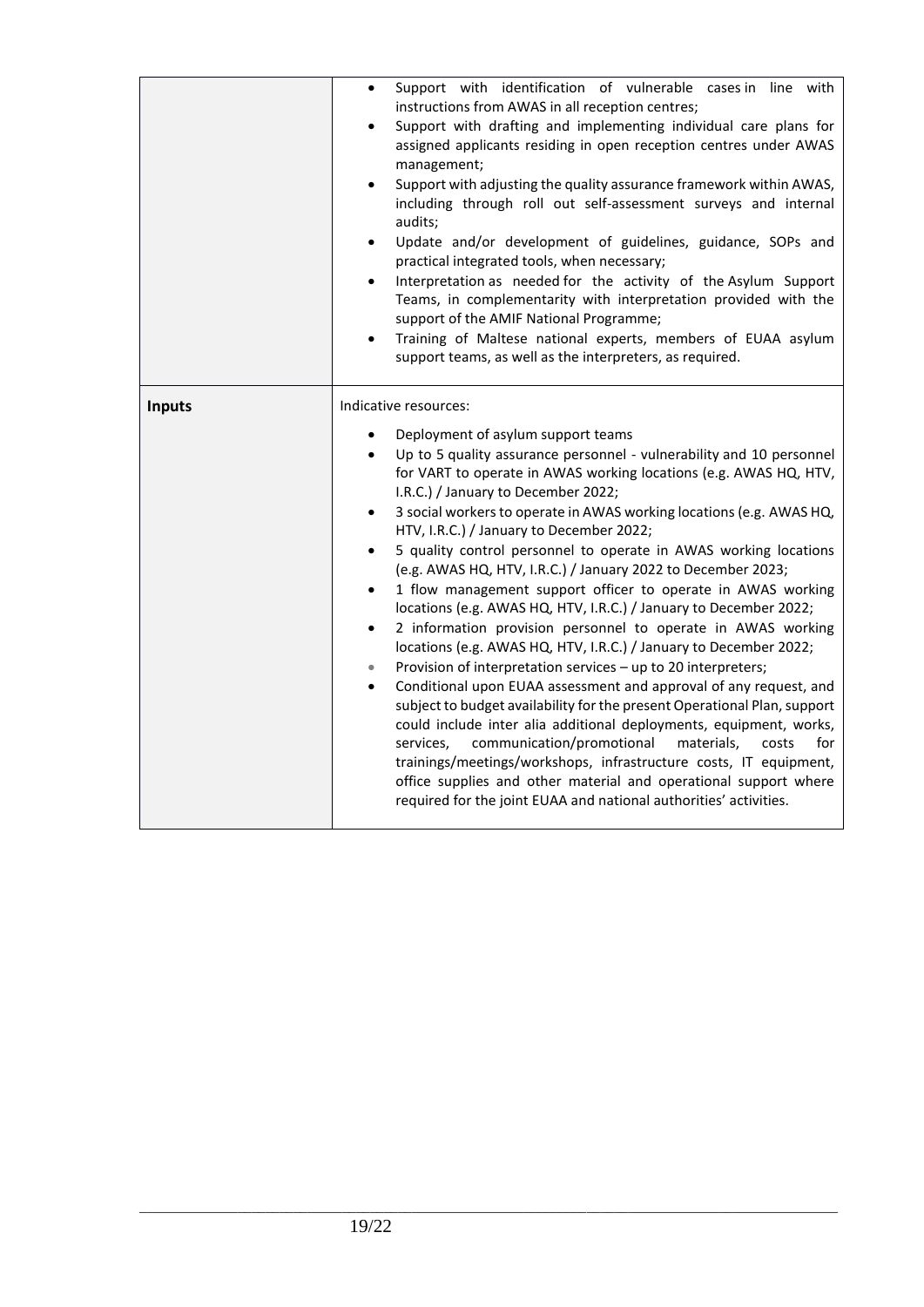# **Measure MT3: Temporary Protection support**

# **Expected outcome: Enhanced capacity of the Maltese authorities to effectively implement the Temporary Protection Directive**

| Responsible                | Ministry for Home Affairs, Security, Reforms and Equality (MHSR)<br>$\bullet$                                                                 |
|----------------------------|-----------------------------------------------------------------------------------------------------------------------------------------------|
| Authority(ies)/ Main       | International Protection Agency (IPA)                                                                                                         |
| <b>National Partner(s)</b> | Agency for Welfare of Asylum Seekers (AWAS)                                                                                                   |
| <b>Operational</b>         | Standard operating procedures on the implementation of the<br>$\bullet$                                                                       |
| <b>Preconditions</b>       | Temporary Protection Directive are established and fully in line with                                                                         |
|                            | the Council Implementing Decision (EU) 2022/382 of 4 March 2022;                                                                              |
|                            | Regular coordination meetings will be held among the concerned<br>$\bullet$<br>representatives of the national authorities and EUAA to ensure |
|                            | effective collaboration and coordination;                                                                                                     |
|                            | The Maltese authorities make the necessary office space available for<br>٠                                                                    |
|                            | the Agency's deployed personnel and provide the necessary equipment                                                                           |
|                            | for implementation of the activities, unless otherwise agreed;                                                                                |
|                            | A bi-directional data sharing on the outputs of EUAA deployed<br>٠                                                                            |
|                            | personnel under the performed operational activities and detailed                                                                             |
|                            | overall national data on the respective statistical indicator.                                                                                |
| <b>Outputs</b>             | Delivery of information provision on TPD supported;<br>٠                                                                                      |
|                            | TP registrations and assessment of the eligibility criteria supported;<br>٠                                                                   |
|                            | Early identification of vulnerabilities of applicants applying for<br>$\bullet$                                                               |
|                            | Temporary Protection supported, when necessary;                                                                                               |
|                            | Provision of reception services by Maltese authorities to TP<br>$\bullet$                                                                     |
|                            | beneficiaries supported, when necessary.                                                                                                      |
| <b>Actions</b>             | Support the drafting of leaflets/info-material in a language likely to be<br>$\bullet$                                                        |
|                            | understood, when necessary;                                                                                                                   |
|                            | Support the delivery of information sessions on the provisions of the<br>$\bullet$                                                            |
|                            | TPD in a language likely to be understood;                                                                                                    |
|                            | Support TP registrations;<br>٠                                                                                                                |
|                            | Support in assessing the eligibility criteria for TP applications;<br>٠                                                                       |
|                            | Support the issuing of TP decisions;<br>٠<br>Support the issuing and the delivery of TP certificates;                                         |
|                            | Additional support for the implementation of TP activities, conditional<br>٠                                                                  |
|                            | upon agreement between EUAA and the Maltese authorities.                                                                                      |
|                            |                                                                                                                                               |
| <b>Inputs</b>              | Indicative resources:                                                                                                                         |
|                            | Asylum support teams to be re-deployed from measures MT1 and MT2<br>$\bullet$                                                                 |
|                            | according to the needs;                                                                                                                       |
|                            | Provision of interpretation services where needed;                                                                                            |
|                            | Conditional upon EUAA assessment and approval of any request, and<br>$\bullet$                                                                |
|                            | subject to budget availability for the present Operational Plan, support                                                                      |
|                            | could include inter alia additional deployments, equipment, works,                                                                            |
|                            | services, communication/promotional materials, costs for                                                                                      |
|                            | trainings/meetings/workshops, infrastructure costs, IT equipment,<br>office supplies and other material and operational support where         |
|                            | required for the joint EUAA and national authorities' activities.                                                                             |
|                            |                                                                                                                                               |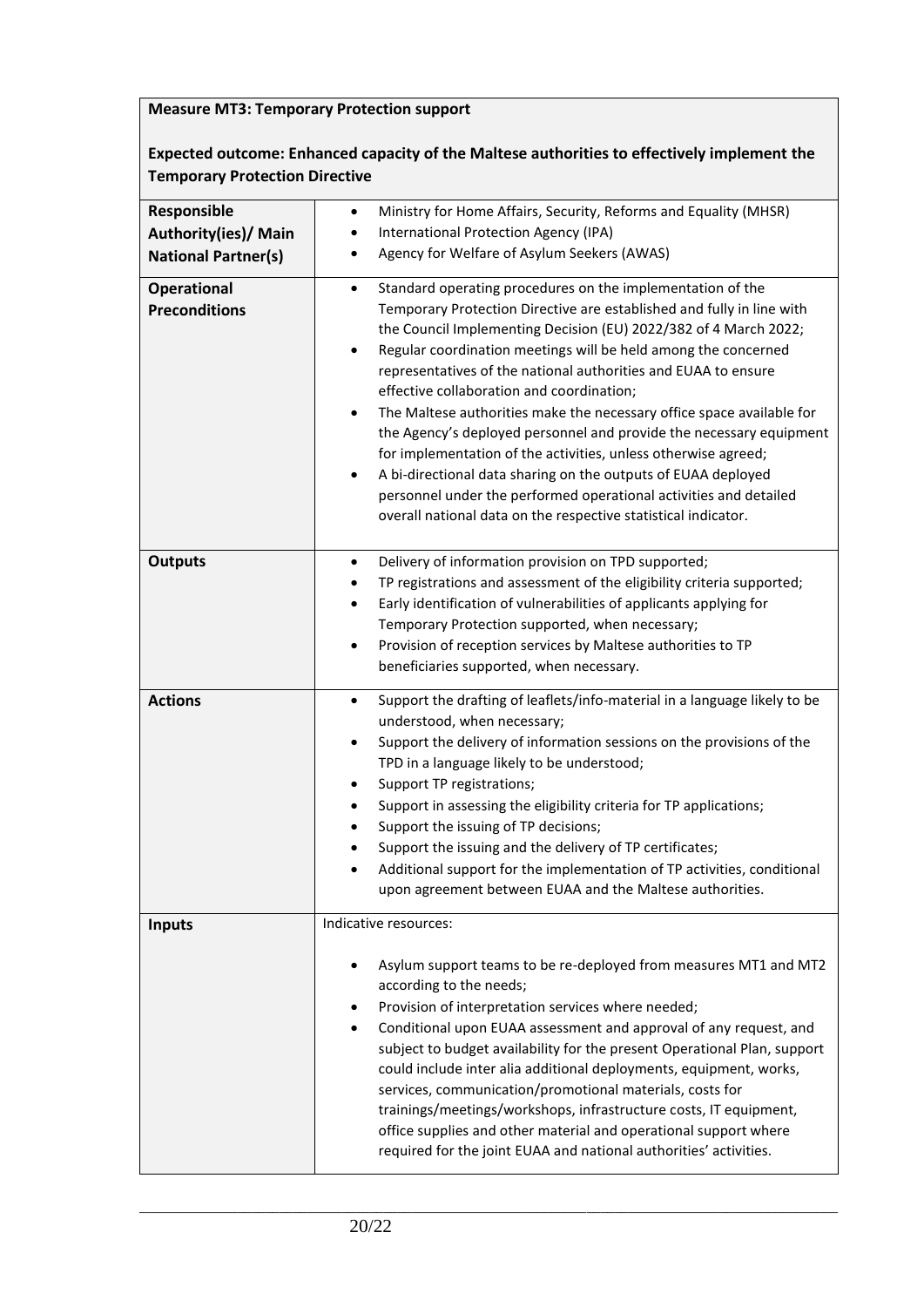# **ANNEX II - Incident Report Form**

# **[CONFIDENTIAL] Incident Report**

| Location:                           |  |
|-------------------------------------|--|
| Date:                               |  |
| <b>Name of EUAA staff:</b>          |  |
| <b>Name of responsible National</b> |  |
| <b>Authority Authorised</b>         |  |
| <b>Representative:</b>              |  |

Date of incident:

Information on the incident: